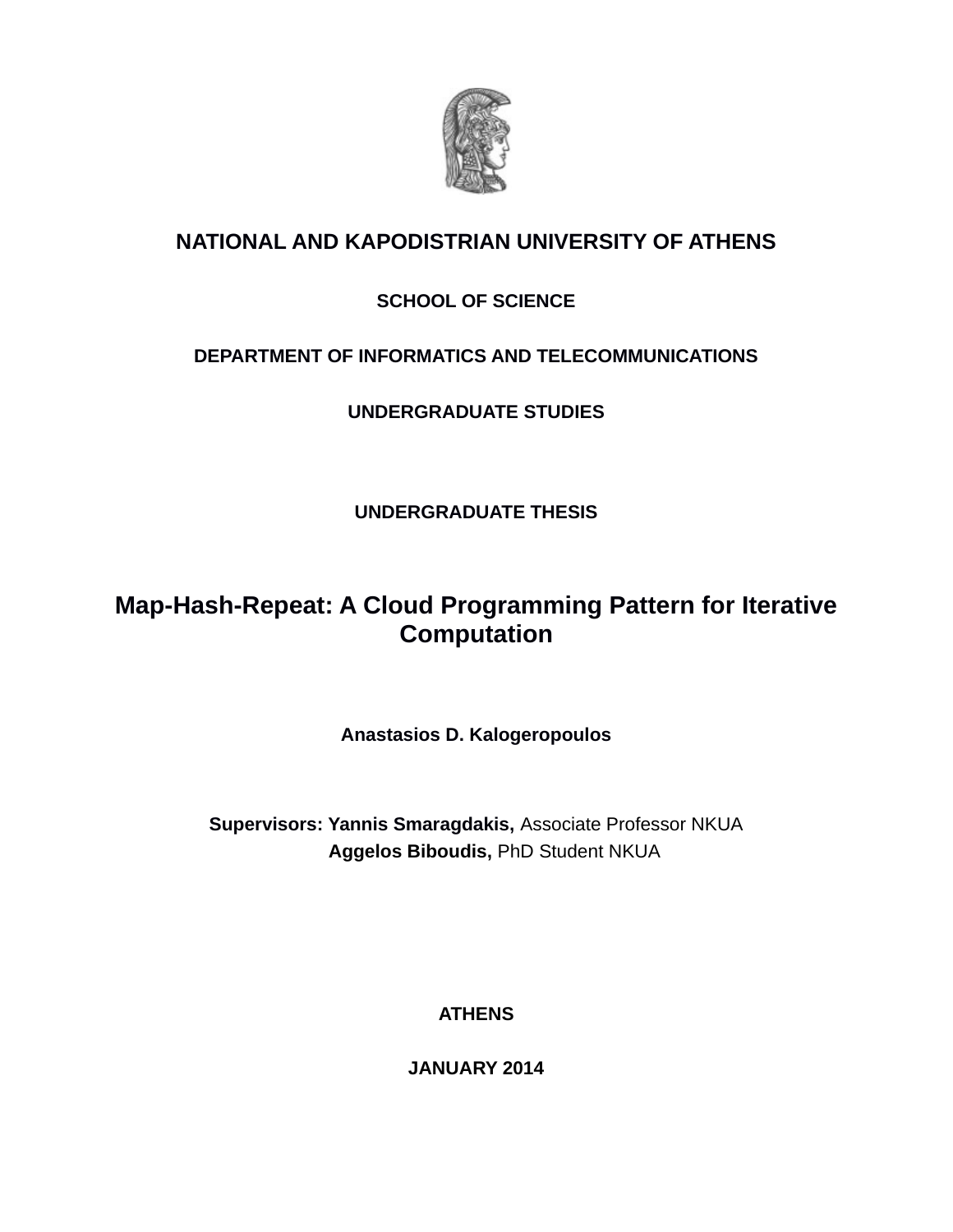

## **ΕΘΝΙΚΟ ΚΑΙ ΚΑΠΟΔΙΣΤΡΙΑΚΟ ΠΑΝΕΠΙΣΤΗΜΙΟ ΑΘΗΝΩΝ**

## **ΣΧΟΛΗ ΘΕΤΙΚΩΝ ΕΠΙΣΤΗΜΩΝ**

## **ΤΜΗΜΑ ΠΛΗΡΟΦΟΡΙΚΗΣ ΚΑΙ ΤΗΛΕΠΙΚΟΙΝΩΝΙΩΝ**

## **ΠΡΟΠΤΥΧΙΑΚΕΣ ΣΠΟΥΔΕΣ**

**ΠΤΥΧΙΑΚΗ ΕΡΓΑΣΙΑ**

# **Map-Hash-Repeat: Ένα Προγραμματιστικό Πρότυπο για Επαναληπτικούς Κατανεμημένους Υπολογισμούς**

**Αναστάσιος Δ. Καλογερόπουλος**

**Επιβλέποντες: Γιάννης Σμαραγδάκης,** Αναπληρωτής Καθηγητής ΕΚΠΑ  **Άγγελος Μπιμπούδης ,** Διδακτορικός φοιτητής ΕΚΠΑ

**ΑΘΗΝΑ**

**ΙΑΝΟΥΑΡΙΟΣ 2014**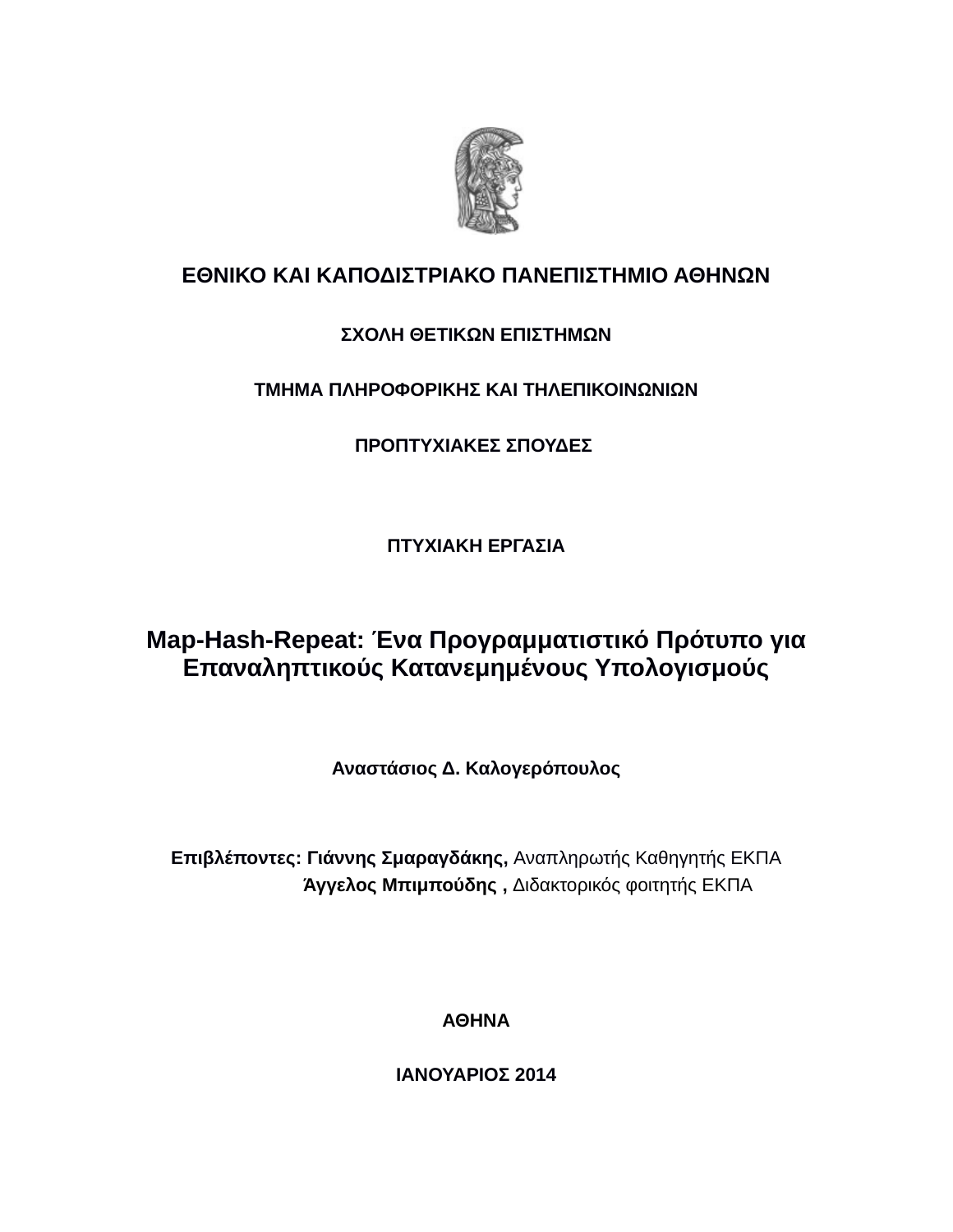### **UNDERGRADUATE THESIS**

## **Map-Hash-Repeat: A Cloud Programming Pattern for Iterative Computation**

## **Anastasios D. Kalogeropoulos**

R.N.: 1115200700061

**Supervisor: Yannis Smaragdakis,** Associate Professor NKUA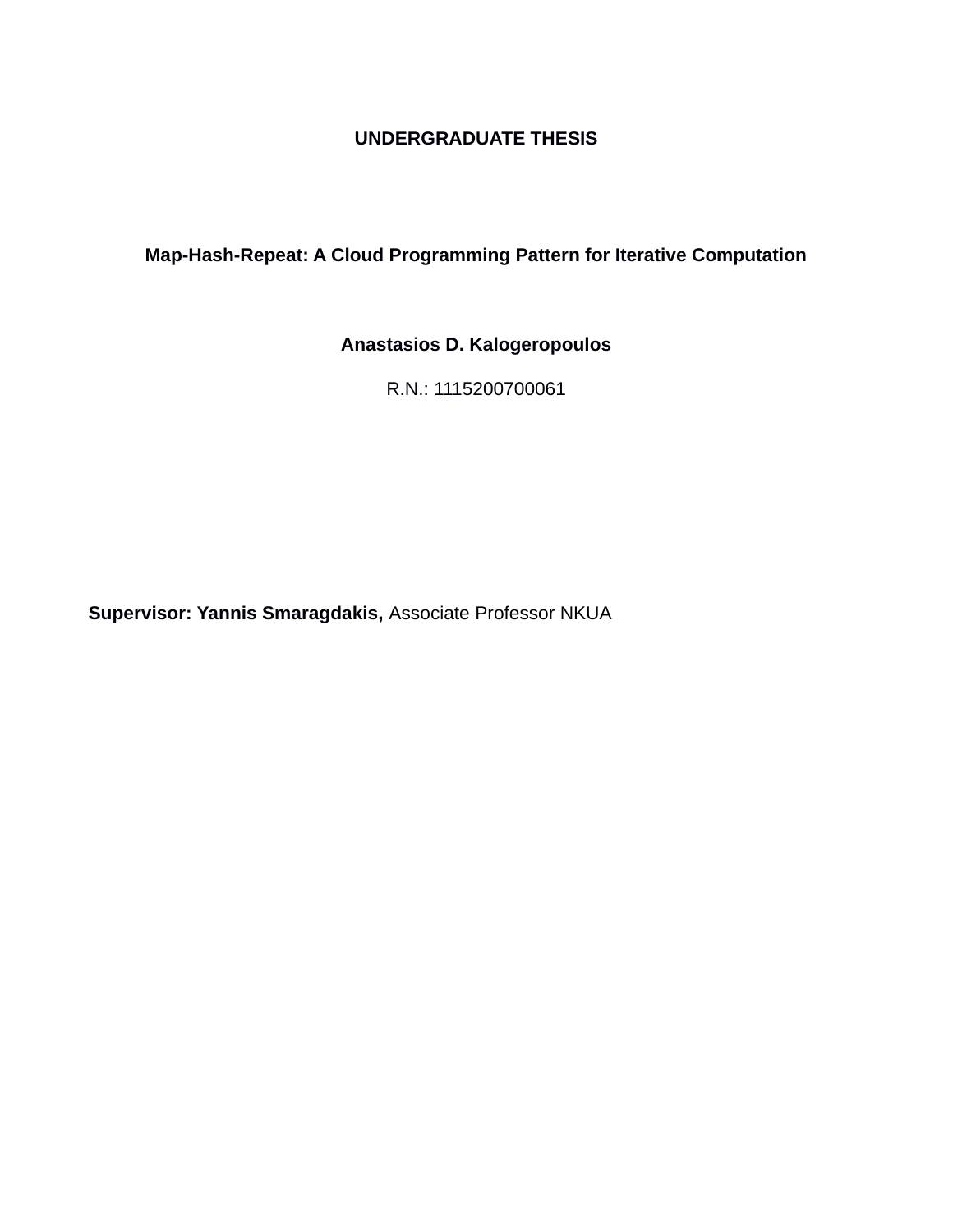### **ΠΤΥΧΙΑΚΗ ΕΡΓΑΣΙΑ**

## **Map-Hash-Repeat: Ένα Προγραμματιστικό Πρότυπο για Επαναληπτικούς Κατανεμημένους Υπολογισμούς**

## **Αναστάσιος Δ. Καλογερόπουλος**

Α.Μ.: 1115200700061

**Επιβλέπων: Γιάννης Σμαραγδάκης,** Αναπληρωτής Καθηγητής ΕΚΠΑ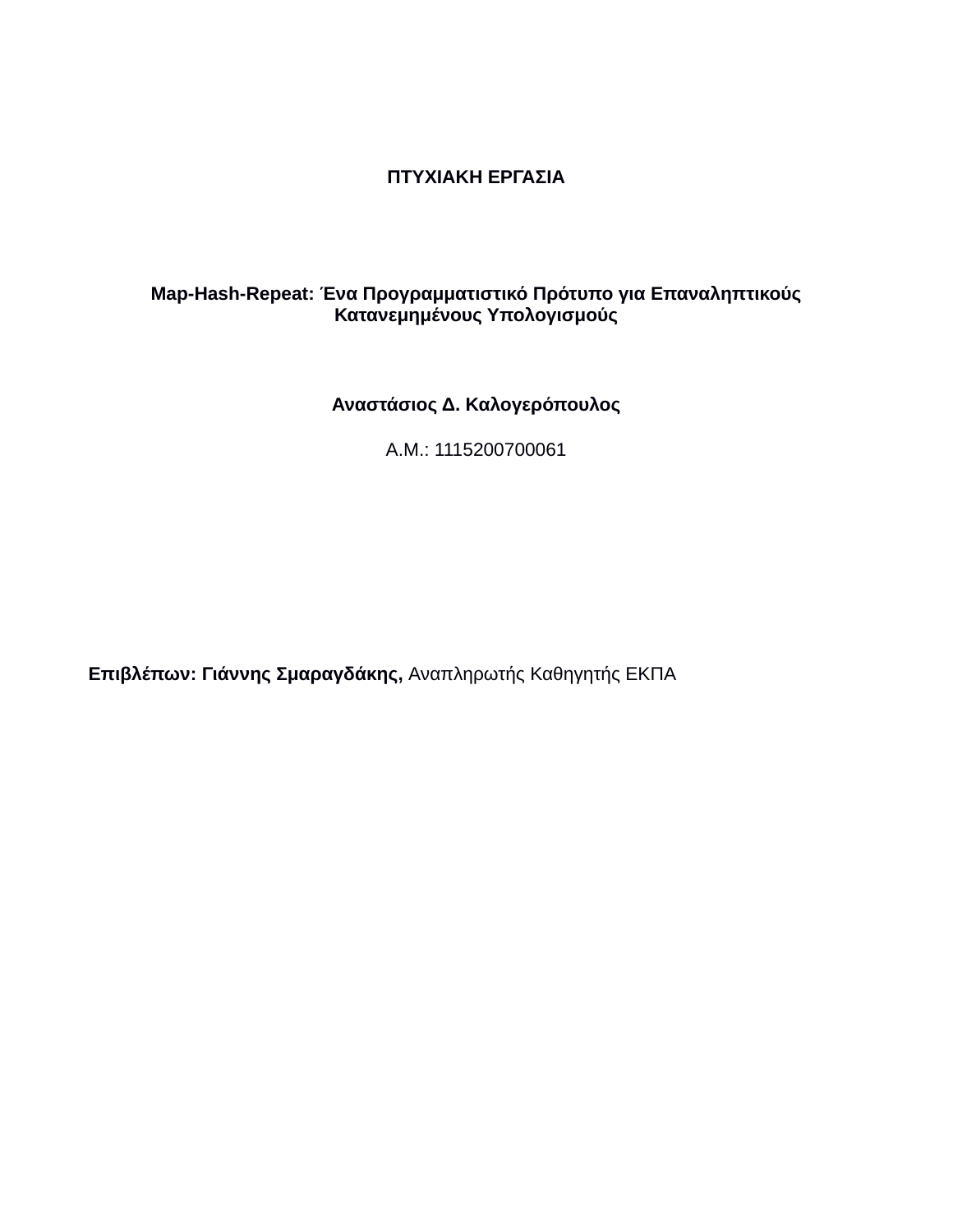### **ABSTRACT**

In this thesis we describe an initial exploration of the Map-Hash-Repeat pattern of cloud computation, in the context of the F# programming language and the MBrace cloud framework. Map-Hash-Repeat can be viewed as a generalization of the well-known MapReduce pattern, where a) the reduce phase is replaced by "hashing", i.e., re-distribution of results over the node topology; b) both the map and the reduce phases are repeatedly iterated; and c) the final result is produced (possibly via a full reduce phase) upon reaching an iteration fixpoint.

This pattern seems to capture a general mode of computation, e.g., easily simulating iterative algorithms, in addition to traditional MapReduce functionality.

Our prototype is in a functional setting, using the F# programming language, and leverages an existing framework for cloud computation to encode the Map-Hash-Repeat pattern succinctly.

**SUBJECT AREA:** Cloud computations, iterative algorithms

**KEYWORDS:** MapReduce programming model, F#, MBrace cloud programming

pattern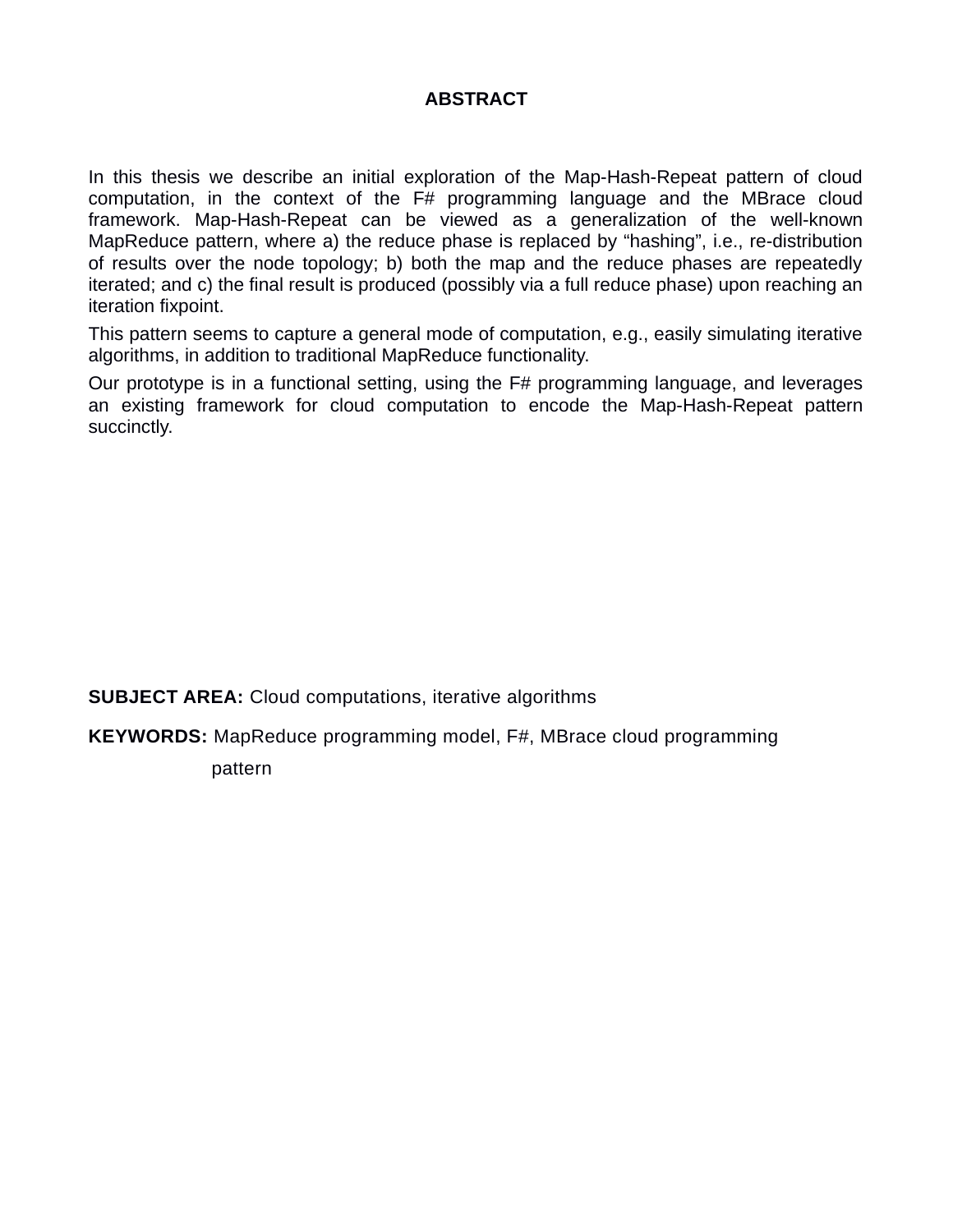## **ΠΕΡΙΛΗΨΗ**

Στα πλαίσια αυτής της πτυχιακής εργασίας περιγράφουμε μια αρχική εξερεύνηση του προτύπου Map-Hash-Repeat για επαναληπτικούς κατανεμημένους υπολογισμούς, με χρήση της προγραμματιστικής γλώσσας F# και του Mbrace framework. Το Map-Hash-Repeat αποτελεί μια γενίκευση του γνωστού προγραμματιστικού προτύπου Map-Reduce, όπου: 1) το reduce στάδιο αντικαθίσταται με διαμοιρασμό των αποτελεσμάτων στην τοπολογία των κόμβων, 2) το map και το reduce στάδιο επαναλαμβάνονται και 3) το τελικό αποτέλεσμα προκύπτει (πιθανώς από ένα reduce στάδιο) όταν φτάσουμε σε κάποιο σταθερό σημείο.

Το πρότυπο φαίνεται να υποστηρίζει ένα γενικότερο τύπο υπολογισμών, για παράδειγμα υλοποιεί απλούς επαναληπτικούς αλγορίθμους σε συνδυασμό με την κλασσική λειτουργικότητα του MapReduce.

To πρωτότυπο αυτό αποτελεί ένα λειτουργικό περιβάλλον, χρησιμοποιώντας την προγραμματιστική γλώσσα F#, και αξιοποιεί ένα ήδη υπάρχον framework για υπολογισμούς στο δίκτυο ώστε να υλοποιείται συνοπτικά το πρότυπο Map-Hash-Repeat πρότυπο.

**ΘΕΜΑΤΙΚΗ ΠΕΡΙΟΧΗ:** Υπολογισμοί στο δίκτυο, επαναληπτικοί αλγόριθμοι

**ΛΕΞΕΙΣ ΚΛΕΙΔΙΑ:** προγραμματιστικό μοντέλο MapReduce, F#, προγραμματιστικό

μοντέλο MBrace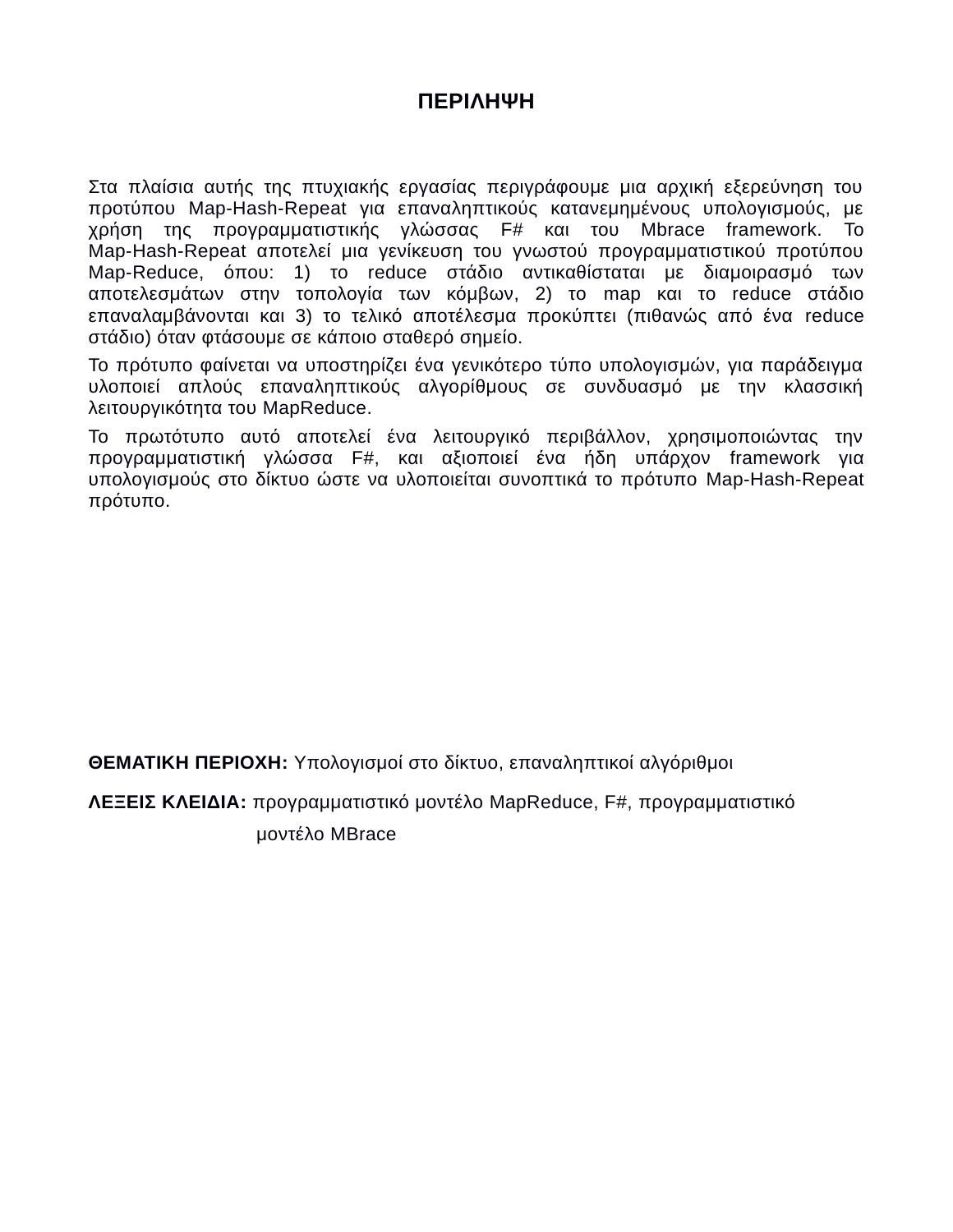## **ACKNOWLEDGEMENTS**

First of all, I would like to express my gratitude to my supervisor Mr. Yannis Smaragdakis for suggesting the main idea of my undergraduate thesis. I am also thankful for his support throughout the period that I have been working on this thesis.

Secondly, I would also like to thank Aggelos Biboudis for his contribution and his continued support by providing suggestions and comments not only to the programming part but also to the context of this text in order to take its final form.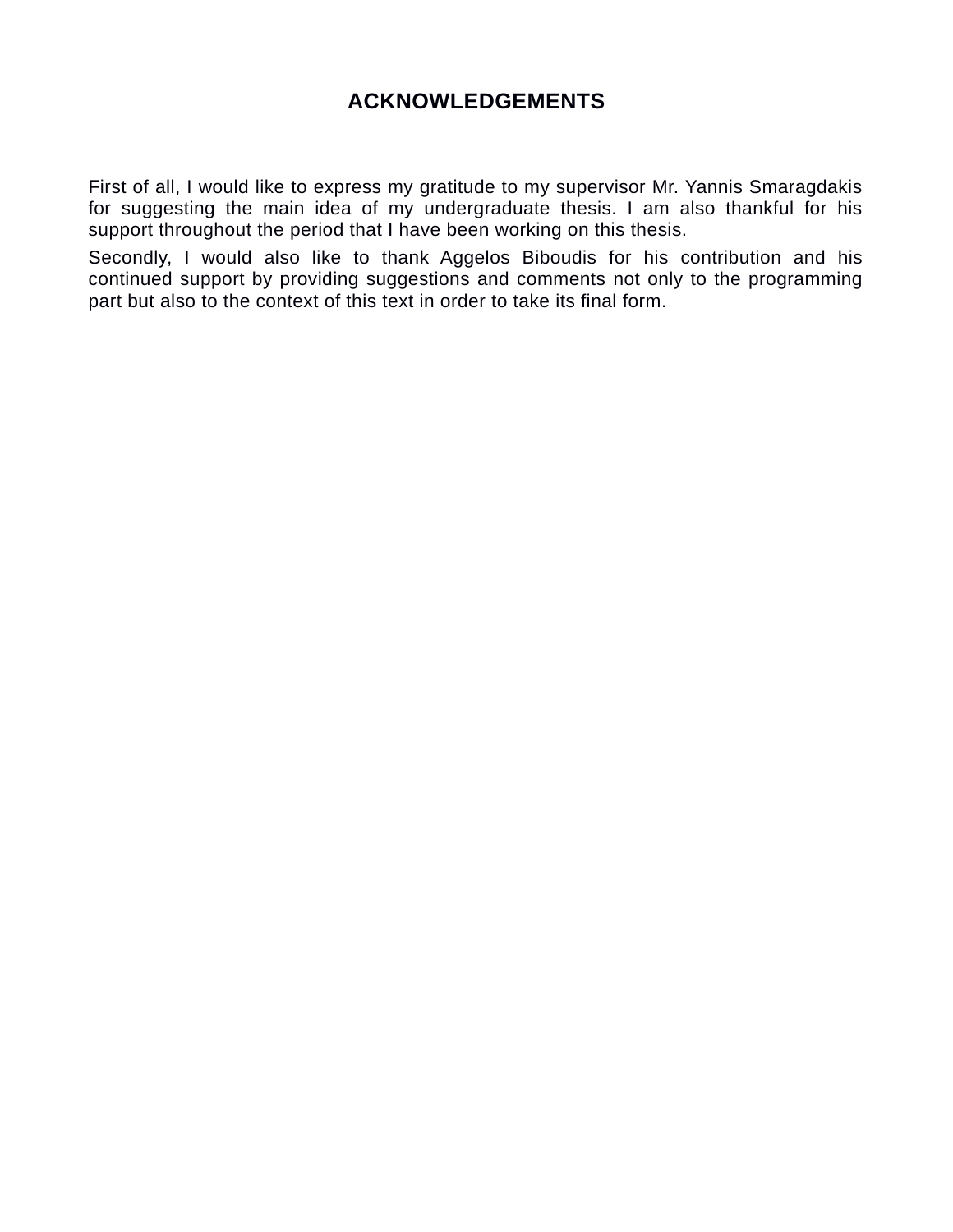# **Table of Contents**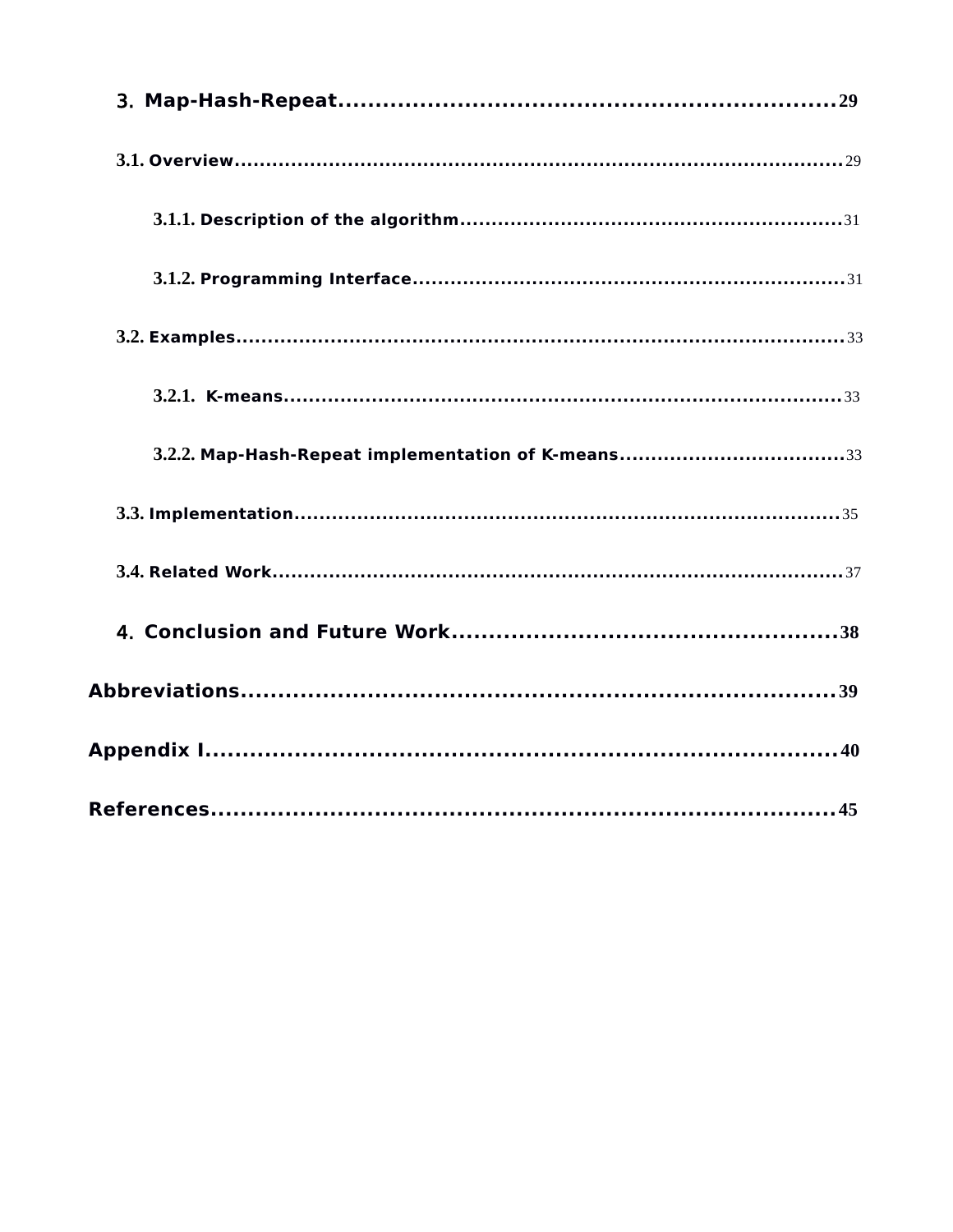# **LIST OF FIGURES**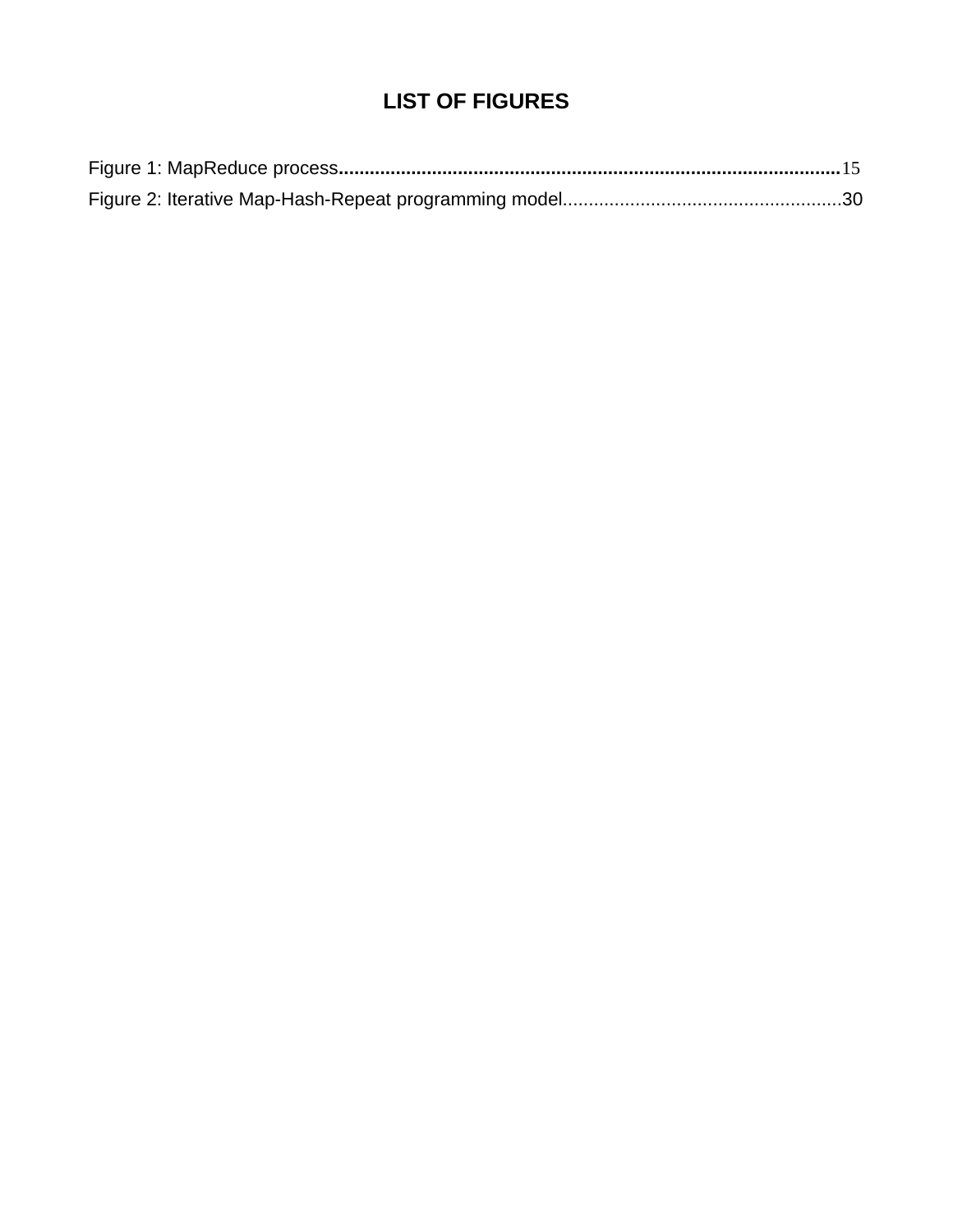## **LIST OF TABLES**

| Table 18: Cloud computation expression with an embeded asynchronous workflow24 |  |
|--------------------------------------------------------------------------------|--|
|                                                                                |  |
|                                                                                |  |
|                                                                                |  |
|                                                                                |  |
|                                                                                |  |
|                                                                                |  |
|                                                                                |  |
|                                                                                |  |
|                                                                                |  |
| Table 28: Map-Hash-Repeat user specified functions specially for K-means34     |  |
|                                                                                |  |
|                                                                                |  |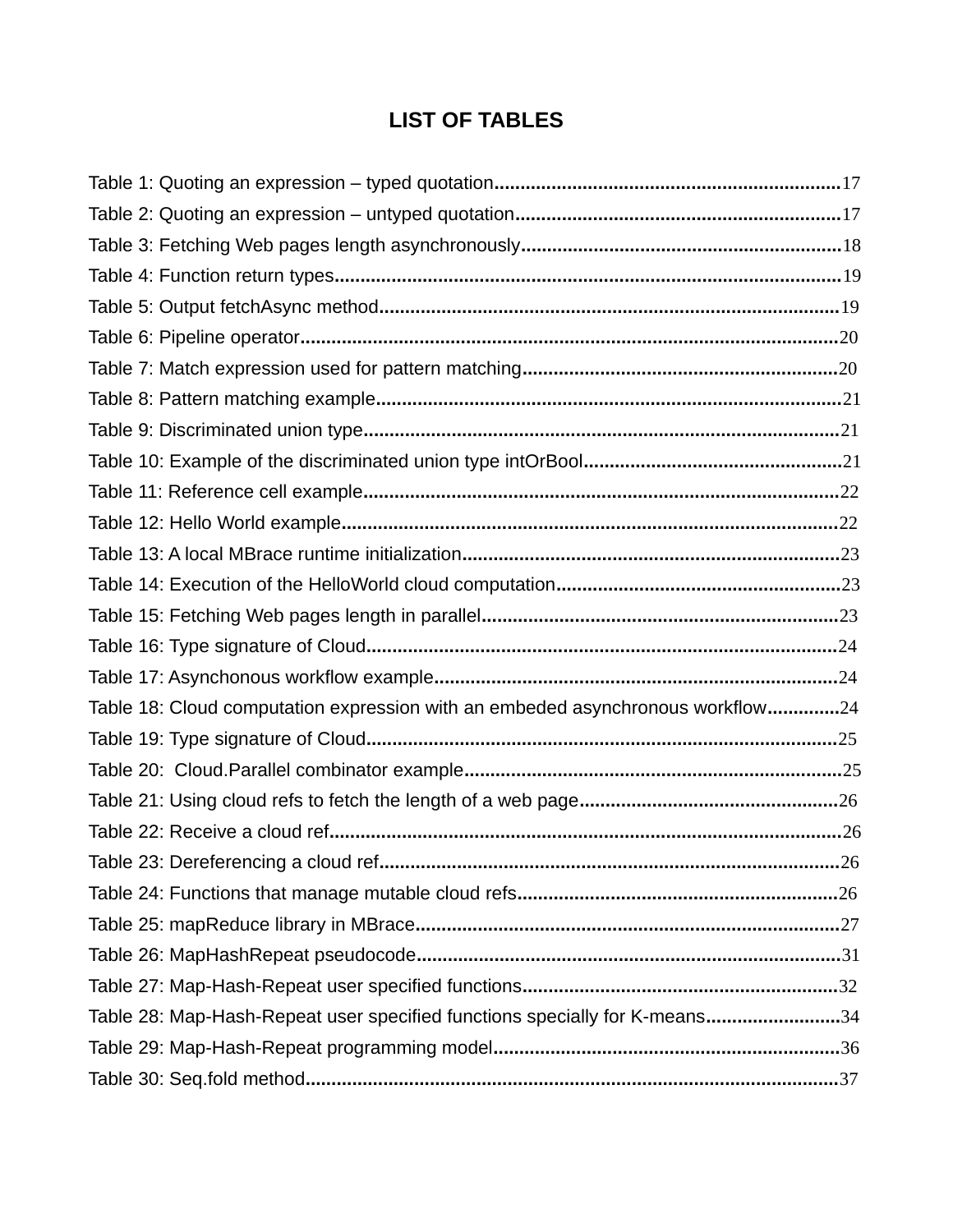## <span id="page-11-0"></span>**PROLOGUE**

This undergraduate thesis has been implemented since April of 2013 in the University of Athens at the department of Informatics and Telecommunications.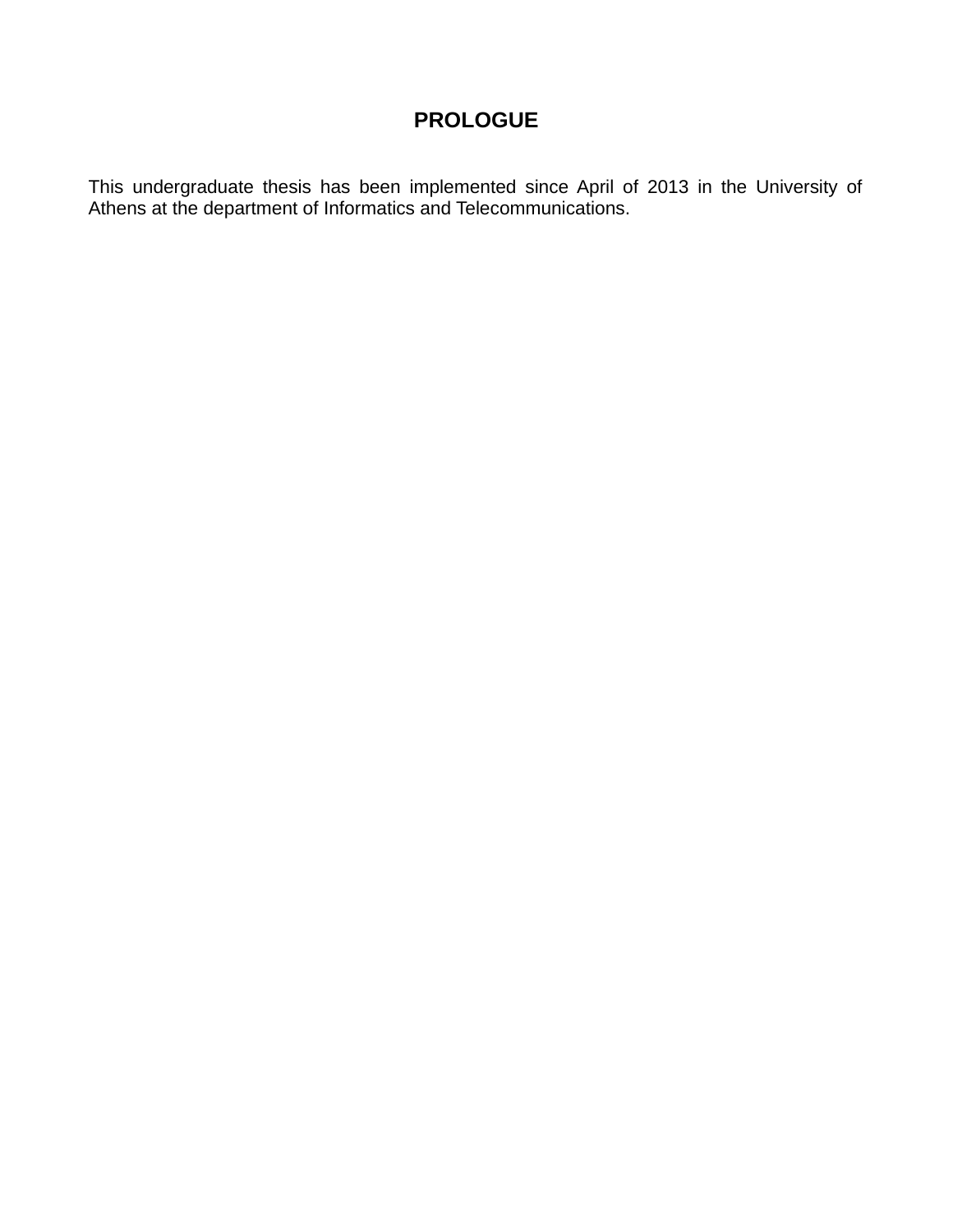## <span id="page-12-0"></span>**1. Introduction**

Map-Hash-Repeat is a cloud programming pattern for iterative computations. It evolves the MapReduce programming model and it is used to simulate iterative algorithms in an easy way where both map and reduce phases are iterated and the final result is obtained (via a reduce phase) once we reach a fixpoint. To elaborate this, a map phase takes place at first and then the reduce phase is replaced by a re-distribution of the previously computed results over the node topology. The same procedure goes on until reaching an iteration fixpoint.

The MapReduce programming model is used for processing and generating large data sets in a distributed way over several machines. A MapReduce program consists of a *map* phase which processes some input data and generates ("maps") it to intermediate  $\leq$ key, value> pairs according to the user's specifications and a *reduce* phase that takes a collection of intermediate <key, value> pairs and "reduces" them according to the same intermediate key, in order to produce the final result.

Our prototype implementation of the Map-Hash-Repeat programming pattern is based on the  $F#$  programming language in combination with the MBrace cloud computing model.  $F#$  is an open-source programming language. Primarily, F# is a functional language, but it also supports imperative, object-oriented and functional styles of programming. Some of the main features of the F# language which are used in our Map-Hash-Repeat implementation are: *code quotations, asynchronous workflows, pattern matching, discriminated unions and recursion*. We also used some of the basic features of the MBrace cloud computing framework which are the *cloud workflows* and the *cloud refs.*

MBrace is a cloud programming model/framework which introduces an expressive and integrated way of performing large-scale computations running in the cloud. With the help of the F# programming language, MBrace offers a declarative style for describing distributed computations using the F# computation expressions which specify parallelism patterns known as *cloud workflows* or *monads* and as a result it express many different kind of algorithmic patterns, such as MapReduce and other iterative algorithms.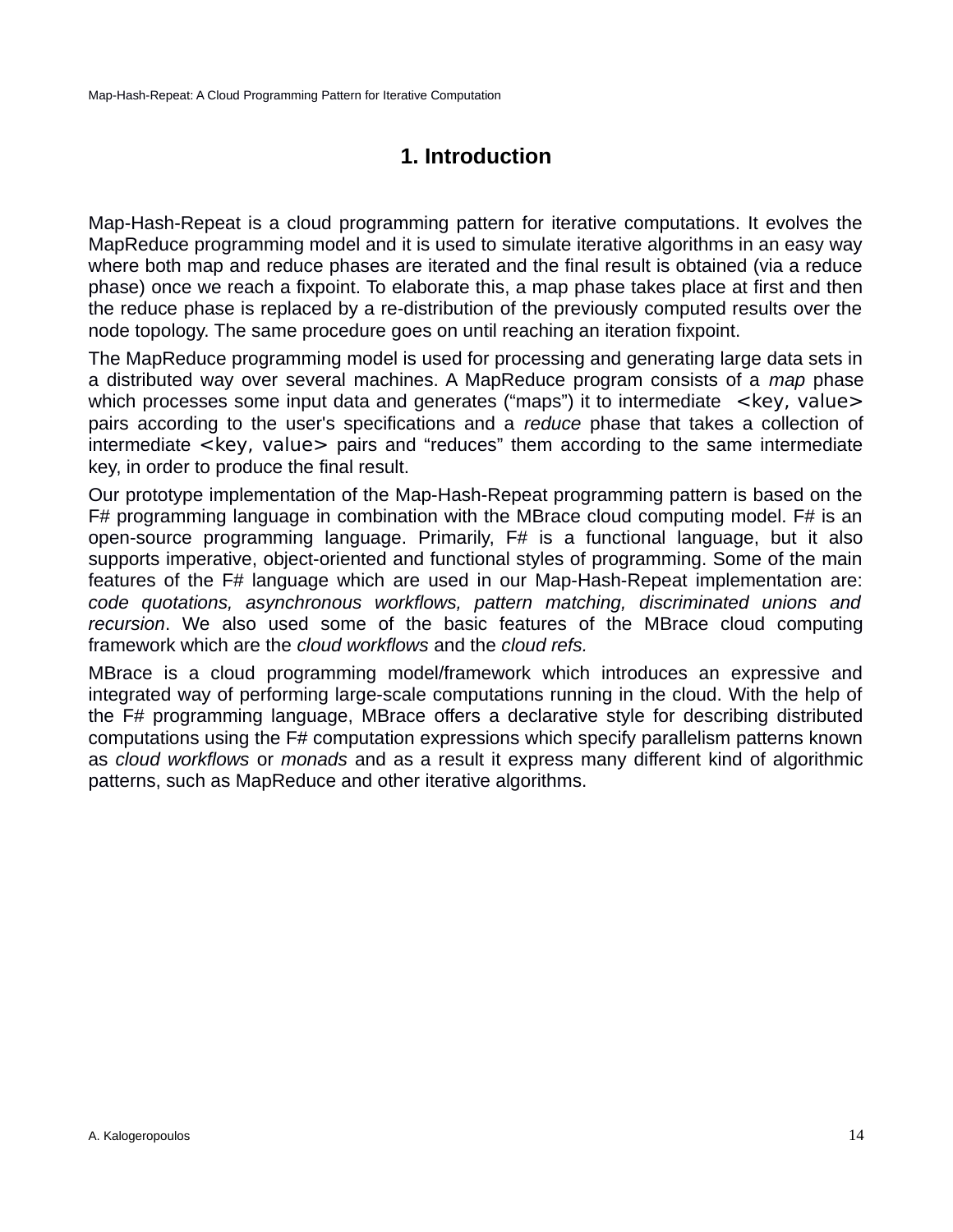## <span id="page-13-1"></span>**2. Background**

### <span id="page-13-0"></span>**2.1 MapReduce**

MapReduce [\[1\]](#page-43-1) is a programming model for processing large data sets in a distributed manner over several machines (tasks). It is used to deal with problems that can be seperated into smaller independent sub-problems and require operations on large data sets. Its concept is very simple and the main idea is that the inital problem is divided into sub-problems, which are being distributed over the topology into tasks. There is a *boss* who takes the initial input and distributes it to the *workers.* So, each worker tries to solve a part of the inital problem. When completed, the boss node collects all the solutions from each worker and combines them in some way to form the output, which will be the final result of the initial problem.

In more detail, the MapReduce framework consists of two user-specified basic procedures: Map() and Reduce(). During the "Map" step, the Map() function takes as input a series of  $\leq$ key i,value i $>$  pairs and they are "mapped" into a collection of intermediate  $\leq$ ikey j,ivalue  $\geq$  pairs that are being distributed to worker nodes. Then, in the "Reduce" step, each worker performs a computation ("reduce") over the data it received and then passes the result to the boss in a form of <okey i,ovalue i> pair. Finally, the boss node collects all data from the workers and produces the final output.



<span id="page-13-2"></span>**Figure 1: MapReduce process[1](#page-13-3)**

<span id="page-13-4"></span><span id="page-13-3"></span>1 WebMapReduce in Education,

http://webmapreduce.sourceforge.net/education.php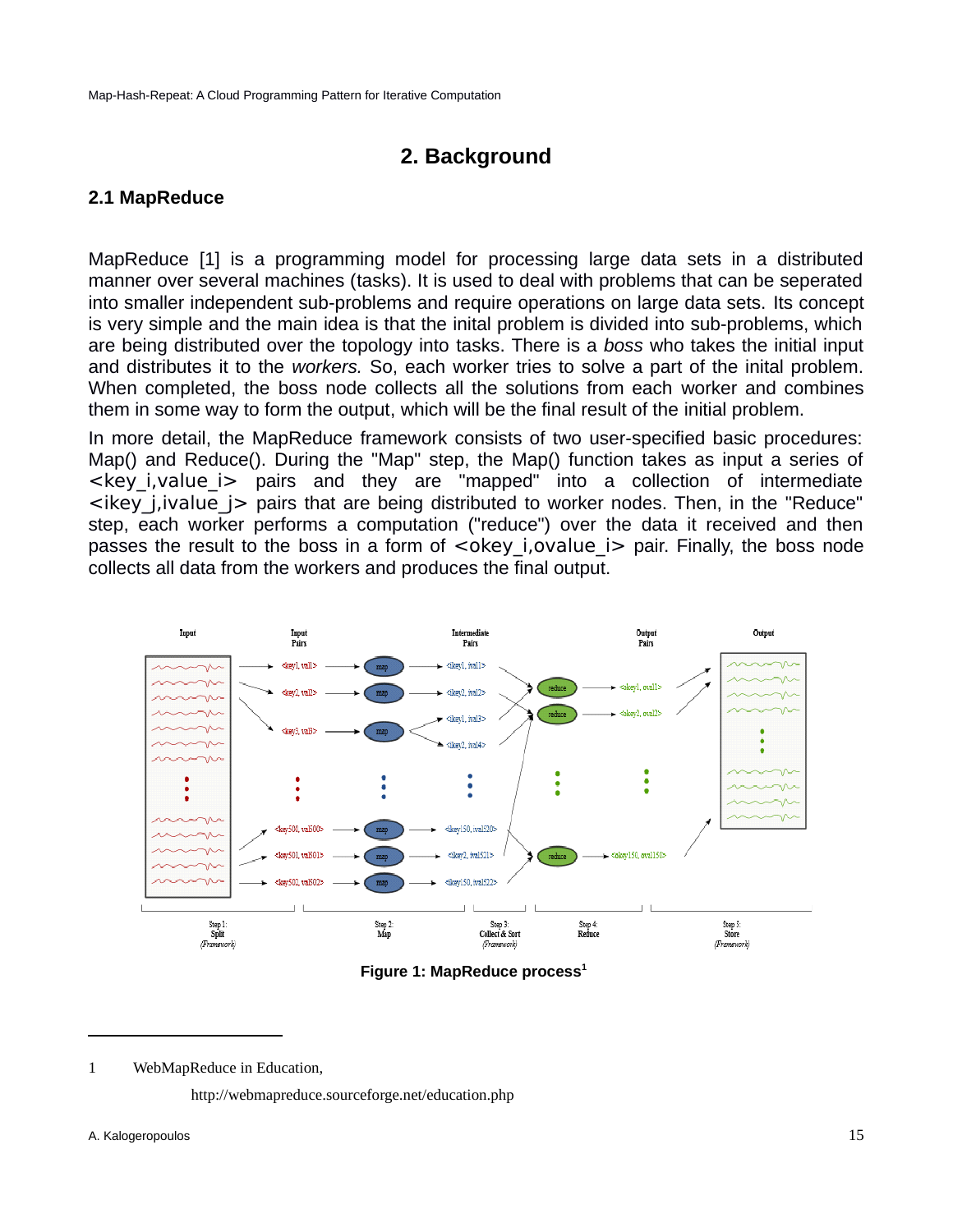[Figure 1](#page-13-2) shows the map and the reduce phase. In Step1, the input data is split into key-value pairs and the Map() function takes these pairs as input. The output can be one or more intermediate key-value pairs, as Step 2 shows. In Step3, all intermediate key-value pairs are grouped by key and in the next step each unique key is being given to the reducer including all its values. Then, the reducer performs a computation over its values and returns one or more key-value pairs. In the end, all ouput pairs are collected by the framework. The most important element is that the model is ideal for parallel programming because each key-value pair can be computed independently.

One of the most common examples in MapReduce is the wordcount example. In this example, the goal is to count the number of occurrences of each word in a large set of documents. This problem can be easily implemented using the MapReduce programming model. The *map* function would split the input lines into words and then would emit a  $\langle$  <word, 1 > pair for each word. Then the pairs with the same key are grouped together and are passed to the same worker for the *reduce* step. So, the *reduce* function takes a collection of <key,value> pairs and sums the values of the pairs that have the same key. Finally, the output pairs are in the form of <word,occurences> and are passed to the boss.

### <span id="page-14-1"></span>**2.1.1 MapReduce-based Frameworks**

There are many implementations of the MapReduce framework. One of them is the well-known Apache Hadoop [\[2\]](#page-43-2) project. Hadoop is an open source MapReduce implementation written in Java. It is designed to solve big problems that require computationally extensive operations. These operations can be executed in parallel on a large number of independent machines. Hadoop uses its own distributed file-system called *Hadoop Distributed File System (HDFS)* to provide access to the data from all the servers.

## <span id="page-14-0"></span>**2.1.2 Criticism of MapReduce**

Despite the fact that many programmers support the idea of the MapReduce programming model, many people, mainly from the database community, claim that MapReduce represent a major step backwards. To support their view, they argue that MapReduce has a serious performance problem when it comes to access huge amount of data because it uses no indexes. Its techniques are nothing new and they are more than 20 years old. They also assert that MapReduce is missing some main features that are provided by any modern DBMS and it is not compatible with many DBMS tools. However, MapReduce suits well for processing huge amounts of unstructed data and enables data distribution over the network.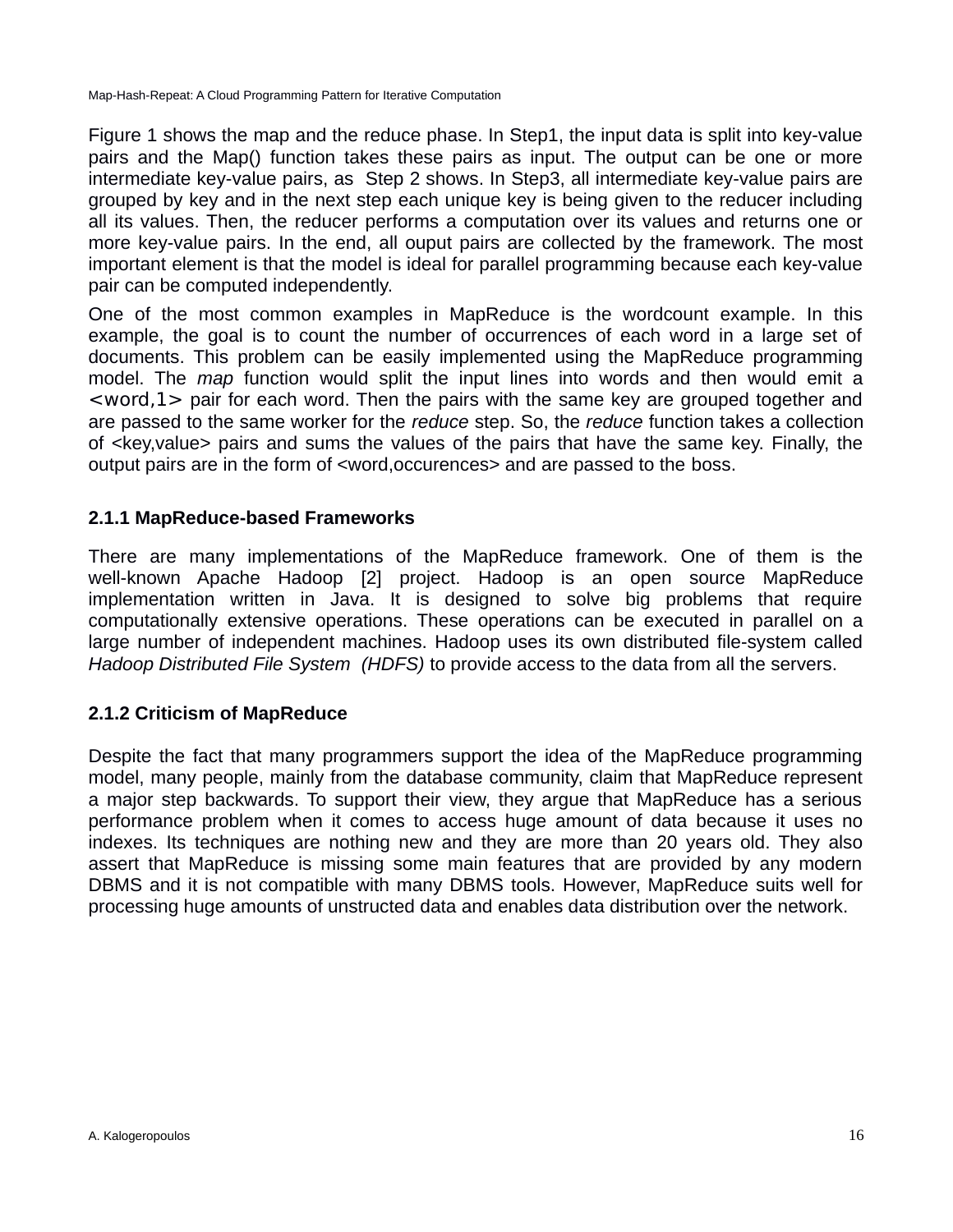## <span id="page-15-1"></span>**2.2 Programming in F#**

### <span id="page-15-0"></span>**2.2.1 Quoted Expressions**

In F#, many applications need to know not only the structure of a block of source code but also the way it operates. In order to do that, F# provides a specially delimited expression which is called *quoted expression* so that the expression is compiled into an object which represents this expression. With this feature, the programmer can see the abstract syntaxt tree of the code. These quoted expressions can be executed then by alternative means such as an SQL query or as JavaScript in a client-side Web browser. In other words, this mechanism lets the programmer convert a computational representation of the program to an abstract syntax representation of the same language with which you can for instance analyse, execute, print or compile those programs in other ways.

Quoted expressions come in two ways: typed or untyped. To add type information, one can place the quotation markers  $\leq$   $\textcircled{a}$  > around an expression.

For example, the following code shows a typed quotation:

#### <span id="page-15-3"></span>**Table 1: Quoting an expression – typed quotation**

open Microsoft.Fsharp.Quotations

 $let expr1 : Expr1 =  $@1 + 1 @>$$ 

//val expr : Quotations. Expr<int> = Call (None, op Addition, [Value (1), Value (1)])

As you see in the Table 1, the act of quoting an expression gives you back the expression as data. The generic type parameter Expr<int> is the result of the expression  $\leq \varpi$  1 + 1  $\varpi$ which in this example is an integer.

In order to obtain an untyped quotation, one can use the  $\leq \circ \circ \circ \circ$  quotation markers around an expression, as in the following example below:

#### <span id="page-15-2"></span>**Table 2: Quoting an expression – untyped quotation**

open Microsoft.Fsharp.Quotations

let expr2:  $Expr = \langle @@ 1 + 1 @@ > 0 \rangle$ 

//comment

//val expr : Quotations. Expr = Call (None, op Addition, [Value (1), Value (1)])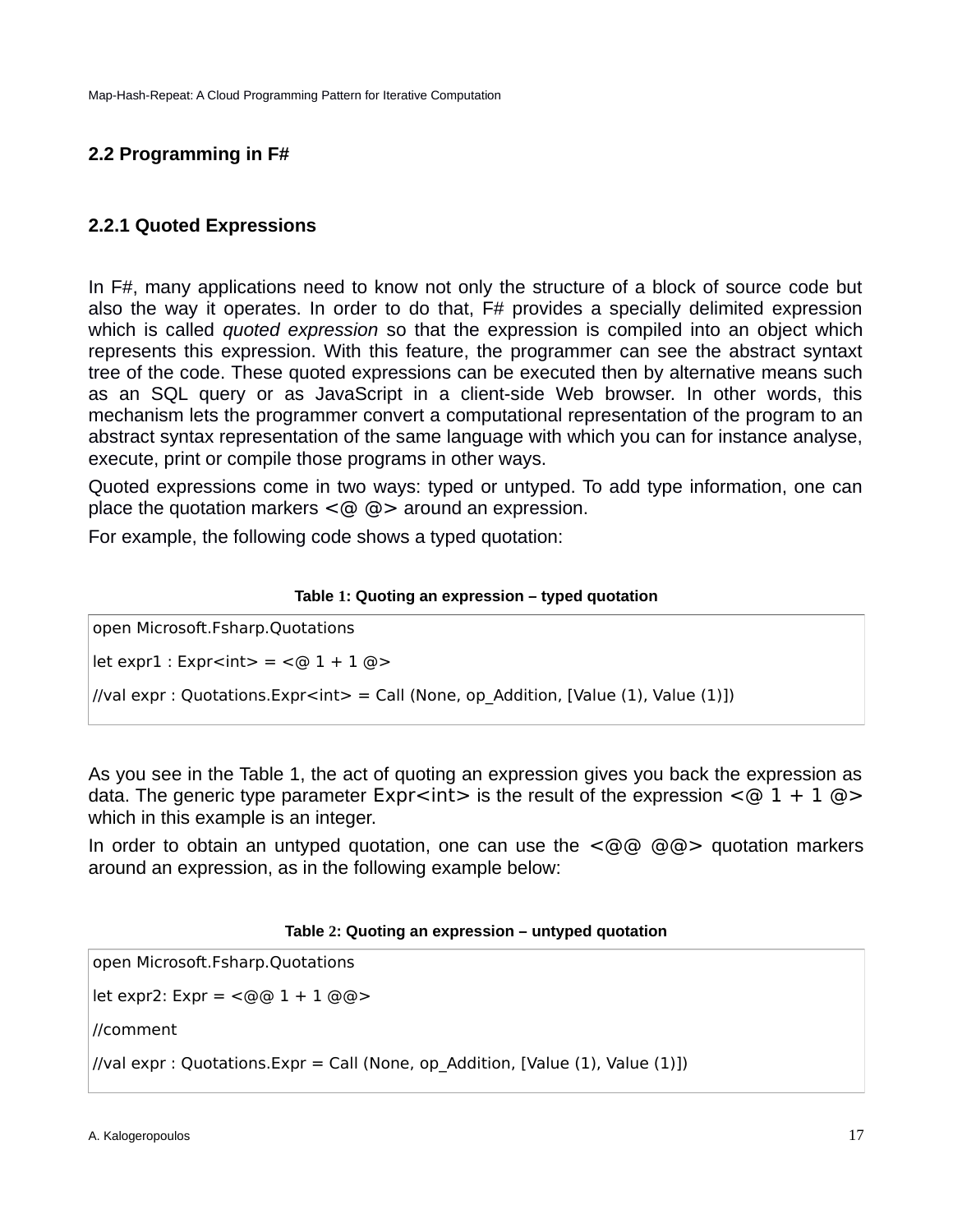In Table 2, the result Expr of the expression is not a generic type.

### <span id="page-16-0"></span>**2.2.2 Asynchronous Workflows**

Another important feature of the F# programming language are the *asynchronous workflows [\[5\].](#page-43-3)* With asynchronous workflows F# provides a programming model which enables the programmer to indicate which computations are going to be executed in the background threads in an asynchronous way as the execution continues on the current thread, without blocking it. For instance, background threads can perform different kinds of work such as responding to I/O requests, sleeping or waiting to acquire shared data. Asynchronous workflows avoid the need of explicit callbacks and the user writes the code as if it was executed sequentially.

To create asynchronous workflows, the code is wrapped in the *async* computation expression builder . A computation expression builder is an F# feature which lets the user define the characteristics of his own computation expression by creating a custom builder class and defining its methods. The syntax for defining a computation expression of type *builder-name* is builder-name { expression }. This type specifies code that controls the execution of the *expression.*

The result of an *async* computation is an Async<'T> object which can be thought of as an asynchronous computation that will compute a value type 'T. In order to begin an asynchronous operation the keywords *let!* (let-bang) and *do!* (do-bang) *a*re being used. Within asynchronous workflow expressions, the language construct let! var= expr means "perform the asynchronous operation *expr* and bind the result to *var* when the operation completes. Then continue by executing the rest of the computations". The difference between *let* and *let! i*s that the first one just stores the result as an asynchronous operation, while the second executes the asynchronous operation and returns the data.

To start an asynchronous workflow, the simplest way is to use the Async.Start method which takes an Async<unit> as a parameter in order to begin the execution but in order for the async operation to return a value, the Async.RunSynchronously method is called immediately after the Async.Parallel method.

The Async.Parallel method takes a seq<Async<'T>> and starts to execute all the asynchronous computations in parallel, and then the Async.RunSynchronously method is called to initiate the execution of the asynchronous computations.

The following example shows how to use asynchronous workflows to fetch several Web pages in parallel.

#### <span id="page-16-1"></span>**Table 3: Fetching Web pages length asynchronously**

open System.IO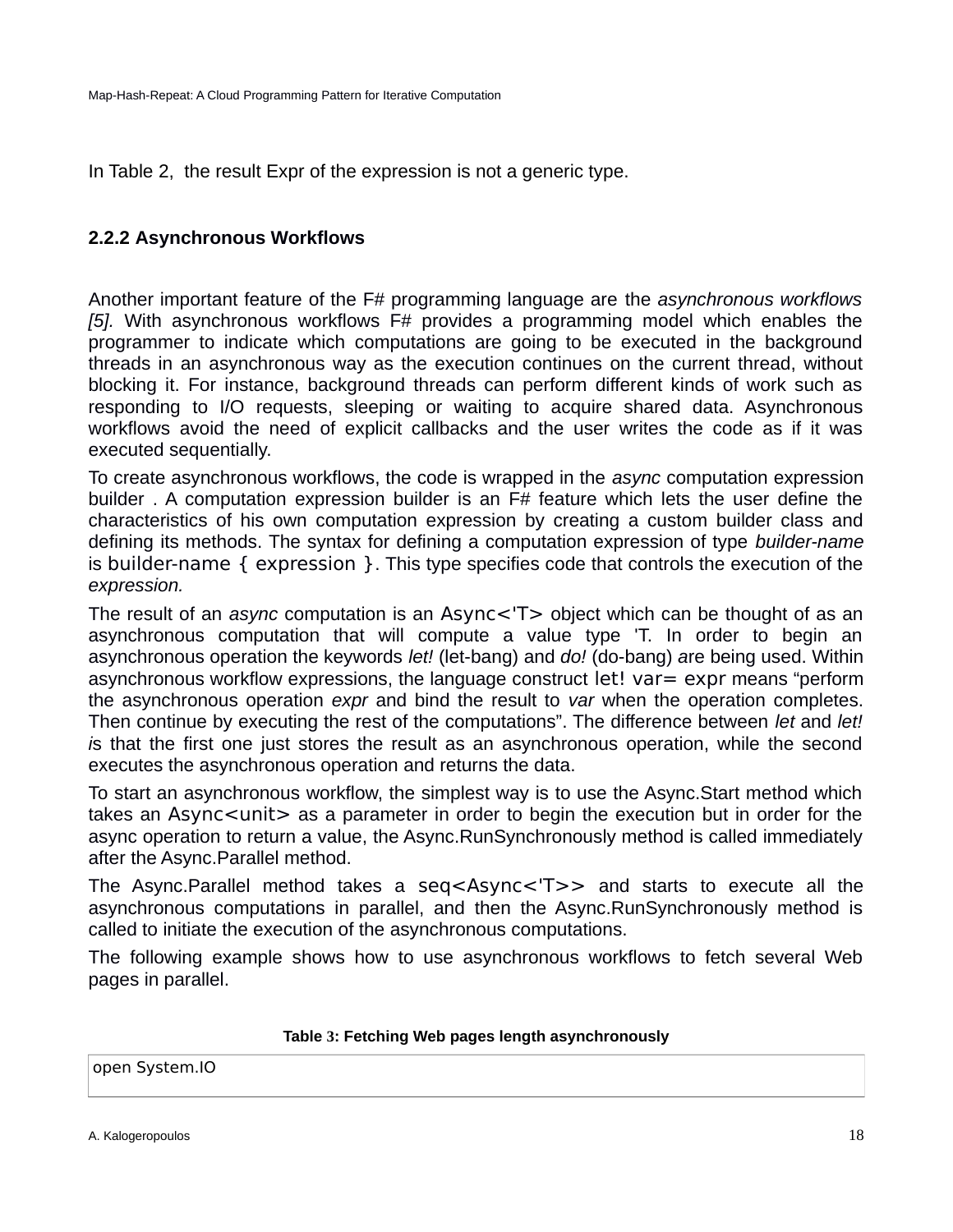open System.Net

```
let webPages = ["google", "http://google.com"; "yahoo", "http://yahoo.com"]
let fetchAsync(name, url: string) = 
   async {
     printfn "Request for %s" name
     let req = WebRequest.Create(url)
     let! resp = req.AsyncGetResponse()
      printfn "Response for %s " name
     let stream = resp.GetResponseStream()
     printfn "Reading response for %s " name
     let reader = new StreamReader(stream)
     let html = reader.ReadToEndAsync().Result
     printfn "Read %d characters for %s " html.Length name
     return (name,html.Length)
   }
Async.Parallel [for name, url in webPages -> fetchAsync(name, url)]
|> Async.Ignore
|> Async.RunSynchronously
```
The types of these functions are:

#### <span id="page-17-1"></span>**Table 4: Function return types**

val webPages : (string \* string) list

val fetchAsync : name: string \* url: string -> Async<string \* int>

Running the code in F# interactive, the output is:

#### <span id="page-17-0"></span>**Table 5: Output fetchAsync method**

Request for yahoo Request for google Response for google Reading response for google Read 46800 characters for google Response for yahoo Reading response for yahoo Read 91516 characters for yahoo

As one can see in Table 5, there are simultaneous web requests. The most important thing is that the threads which are responsible for these requests are not blocked.

At the example in Table 3, we use the namespaces System.IO and System.Net provided by the .NET framework for reading to data streams and using Internet resources easily. The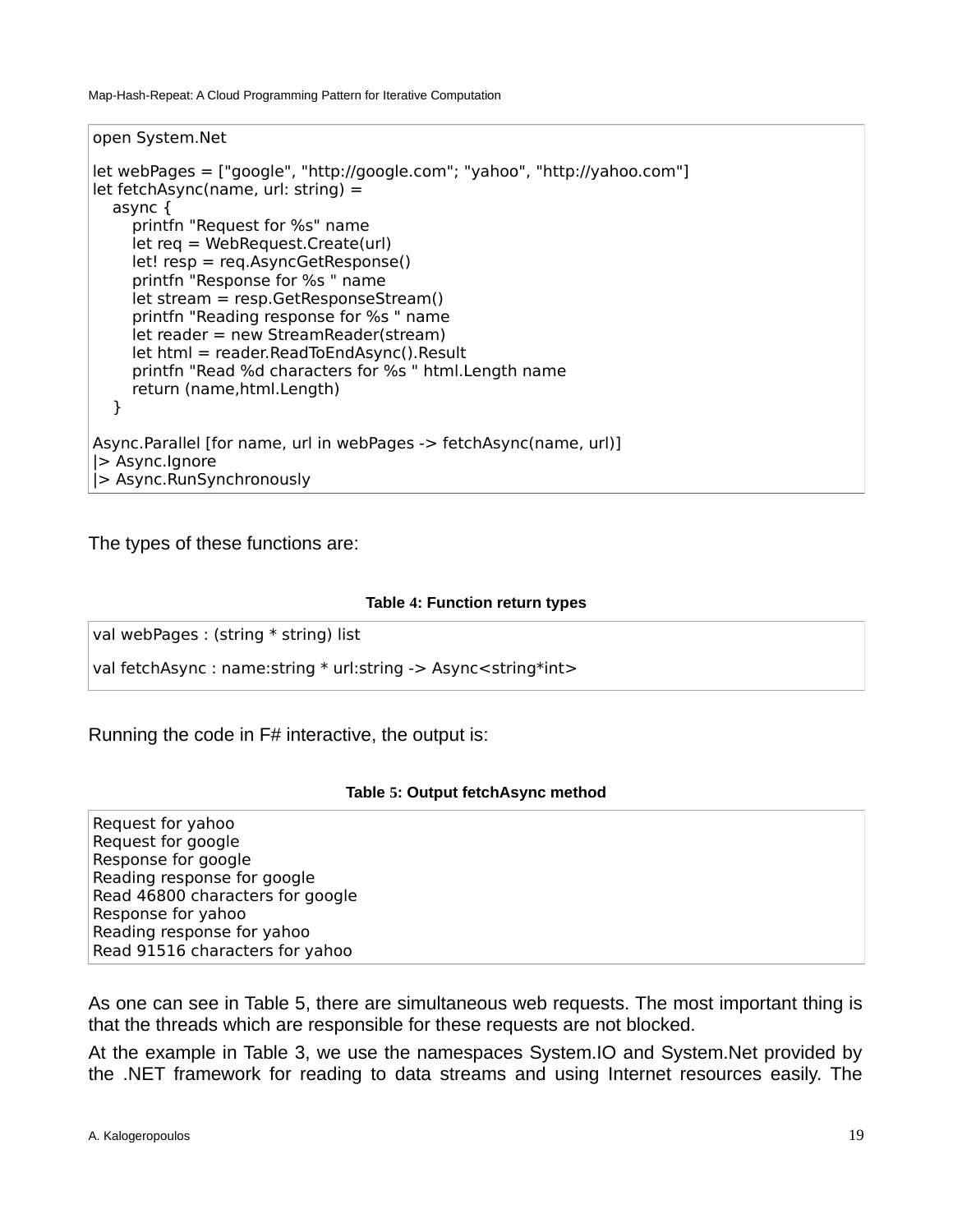webPages function contains a list of tuples and the fetchAsync function takes as input two strings, a name and a url. The output is an Async<string\*int> type object. The next three lines perform the execution of the program. The pipeline operator  $|>$  is defined as shown in Table 6.

#### <span id="page-18-2"></span>**Table 6: Pipeline operator**

| $let (>= x f = f x)$ |  |  |  |  |  |  |
|----------------------|--|--|--|--|--|--|
|----------------------|--|--|--|--|--|--|

The above operator it applies the first operand (x) to the function given in the second operand (f).

The Async.Parallel method creates an asynchronous computation and executes all the given fetchAsync computations in a fork/join pattern. This computation is passed to the Async.Ignore metho,using the pipeline operator, to run and ignore its result. Finally, the RunSynchronously method executes in parallel all these sequence computations and awaits the result.

### <span id="page-18-0"></span>**2.2.3 Pattern matching**

Pattern matching is a very powerful and flexible feature of the F# programming language that is used to examine data structures and their values against one or more conditions. Instead of using series of *if...then...else* statements, F# offers the pattern matching. In general, patterns are used to compare data with a structure, or to decompose data into its parts or to extract information from structures. They are used in the match expression that has the following form:

### <span id="page-18-1"></span>**Table 7: Match expression used for pattern matching**

match test-expression with

| pattern1 [when condition] -> result-expression1 | pattern2 [when condition] -> result-expression2 | ...

In the form in Table 7, *test-expression* is the expression that will be matched. Most of F#'s types can be used as text-expressions. The *pattern* specifies how to deconstruct the text-expression. The *when condition* is optional. For a successful matching, the pattern must satisfy the test-expression and the when condition must evaluate to true. The *result-expression* is returned in a successful match. The patterns are tested one by one and the procedure stops once a match is found.

A simple example for matching constants is described.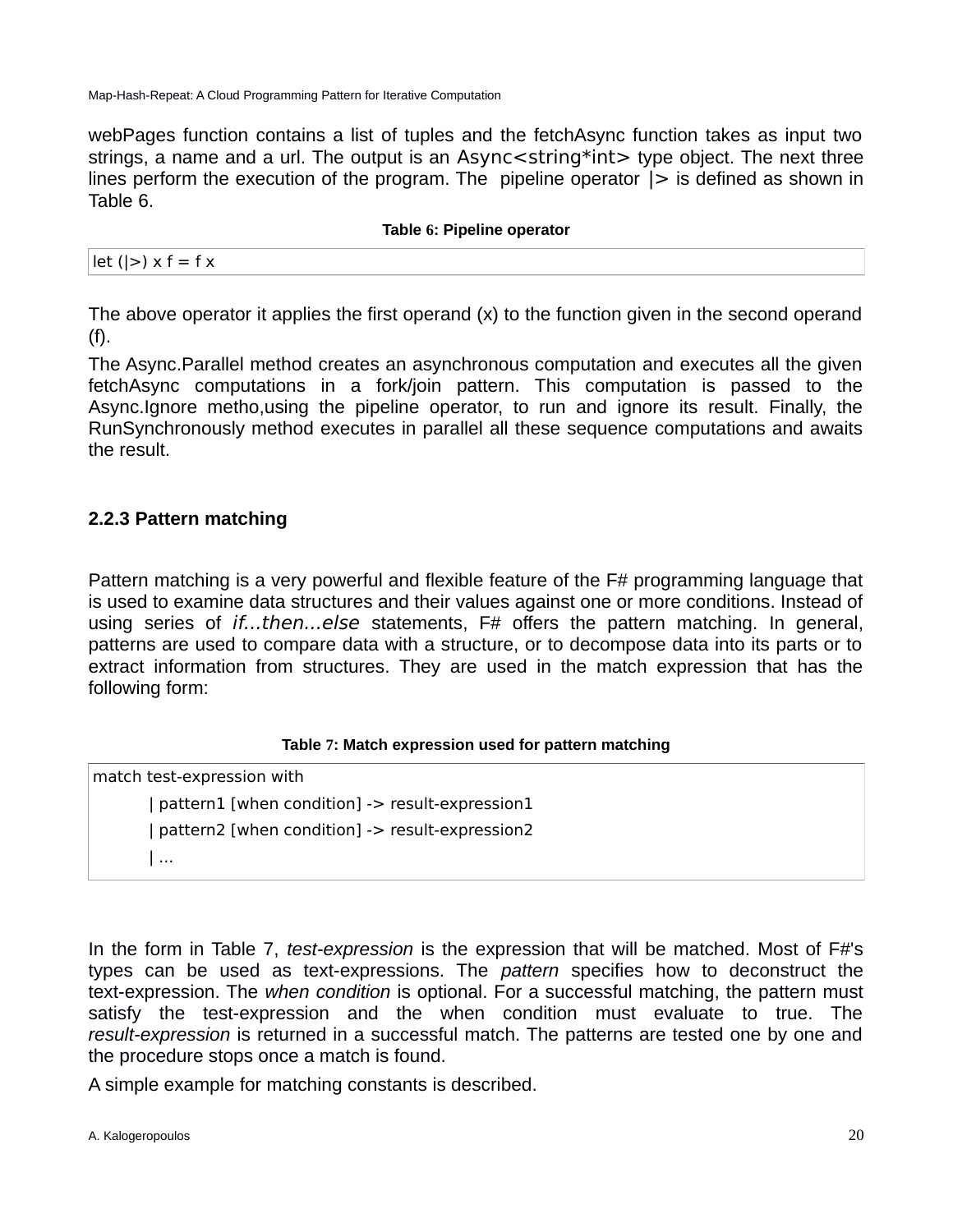#### <span id="page-19-3"></span>**Table 8: Pattern matching example**

match 5 with | 5 -> "Match!" | 2 -> "This pattern will never be tested."

In the above example, F# compares the test-expression 5 with the pattern 5 and considers the match as valid. Then, it evaluates the result-expression and returns the string "Match!". As one can notice, the pattern 2 will never be tested. This means that the order of the patterns matters.

### <span id="page-19-0"></span>**2.2.4 Discriminated unions**

Discriminated unions are data types with a finite number of different representations. They can be though of as the union data type in C. The are defined using the keyword type followed by a name and then the union cases seperated by the pipe symbol | . Discriminated unions have the following form:

#### <span id="page-19-2"></span>**Table 9: Discriminated union type**

```
type typeName =
   | Case1 [of datatype1] [* datatype2] ...
    | Case2 [of datatype3] [* datatype4] ...
   | ...
```
For instance, a type is described below, which can me either an integer or a boolean.

#### <span id="page-19-1"></span>**Table 10: Example of the discriminated union type intOrBool**

type intOrBool = | Int of int | Bool of bool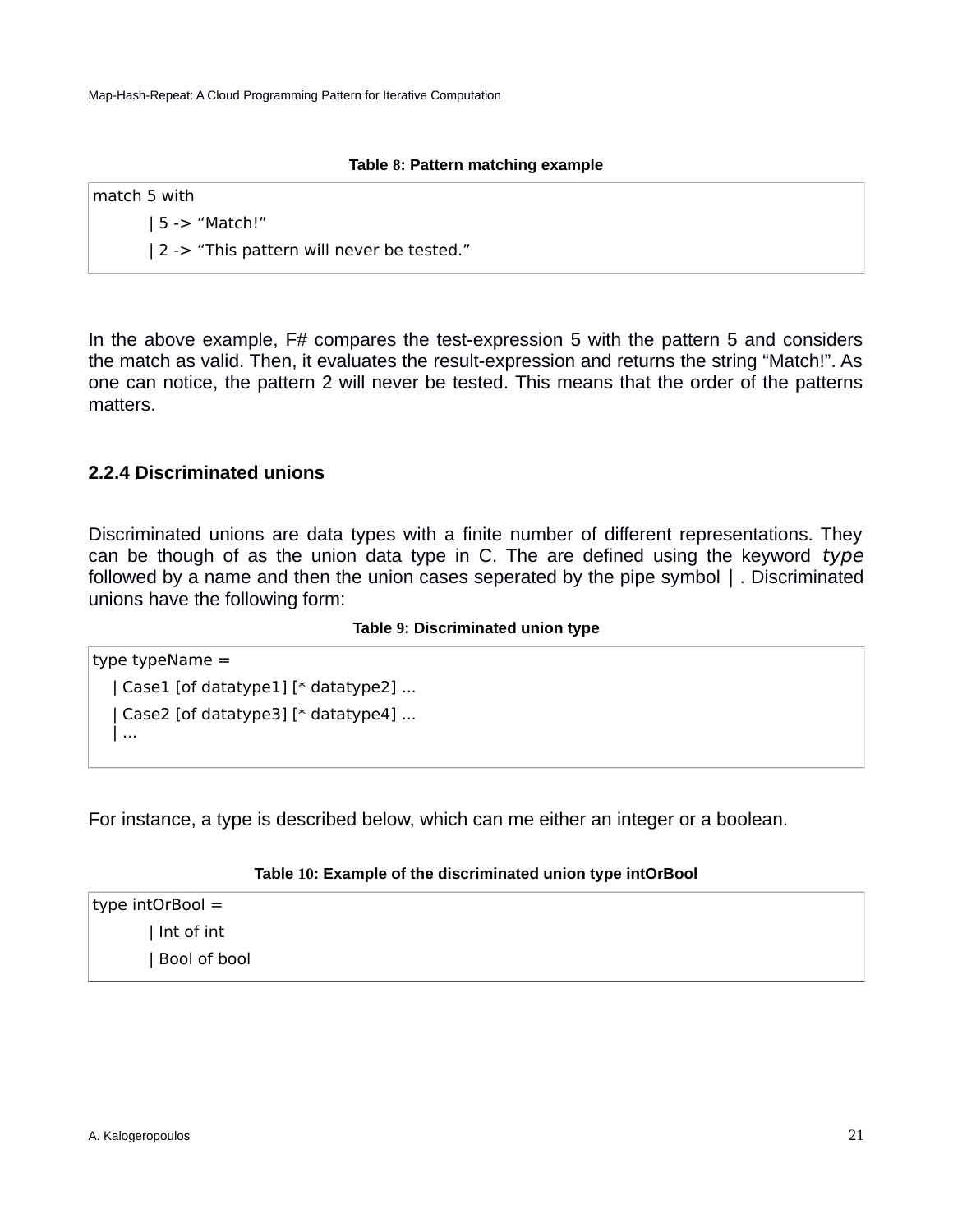## <span id="page-20-3"></span>**2.2.5 Reference Cells**

A ref cell is used to hold a mutable value, meaning that the user can change it anytime. The *ref* operator is used before a value to allocate a new ref cell for the given value. To assign a new value to a reference cell one can use the *assignment operator* := and to read its contents one can use the *! (bang)* operator, as the following example shows.

#### <span id="page-20-4"></span>*Table 11: Reference cell example*

let  $r = ref 3$ printfn "%d" !r  $r := 5$ printfn "%d" !r

In the above example we create a ref cell that contains the value 3 and then we change its value to 5.

To clarify this, reference cells point to a memory address. This means that if one has several ref cells pointing to the same address, changes at that memory address will affect all the ref cells pointing to it.

### <span id="page-20-2"></span>**2.3 Programming in Mbrace**

### <span id="page-20-1"></span>**2.3.1 Concepts**

The programming model of MBrace [\[3\]](#page-43-4) is very similar to the form of the F# asynchronous workflows. Just as in asynchronous workflows one uses the syntax async {expression} to set up a computation expression that runs asynchronously, MBrace offers *cloud workflows* to introduce distributed computations. Their execution can be performed only within a distributed environment. The framework provides the MBrace *runtime* that provides an environment that abstractly distributes the execution of cloud computations. The environment handles quite good data distribution but when it comes to big data it is not so efficient. MBrace offers a mechanism to manage global data, known as *cloud refs.* In the following section these concepts are described in details.

### <span id="page-20-0"></span>**2.3.2 Cloud Workflows**

MBrace provides cloud workflows in order one to define distributed computations. Their style bears a strong resemblance to F# asynchronous workflows. In the same way that asynchronous workflows are scoped by the async  $\{ \}$  builder and are being executed in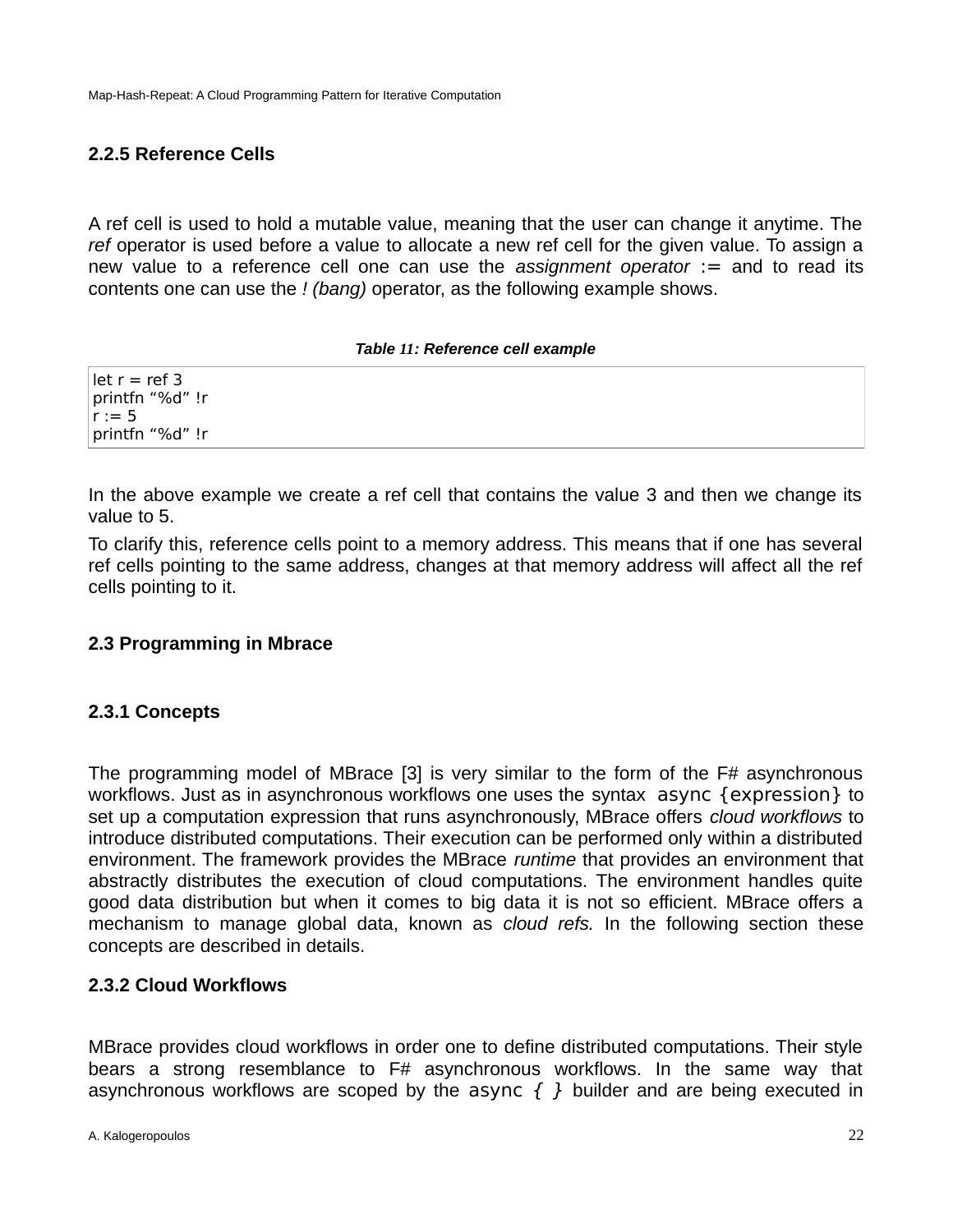threads, cloud computations use the cloud { } expression builder known as *cloud block* and are being executed in a distributed way. Their execution is postponed until they are being sent to the MBrace runtime for evaluation. The type of a cloud computation is ICloud<'T> and once executed, the output is of type 'T. All cloud blocks must be declared with the [<Cloud>] attribute.

The following example declares a simple computation.

#### <span id="page-21-3"></span>**Table 12: Hello World example**

[<Cloud>]  $let$  HelloWorld $() =$  cloud { return "Hello world" }

In Table 12, one can see that this computation returns an ICloud<string> type. This result should be dereferenced in order to obtain the *string* type. To instantiate a local MBrace runtime, the user has to execute the following command:

#### <span id="page-21-2"></span>**Table 13: A local MBrace runtime initialization**

| let runtime = Mbrace.InitLocal 4 |
|----------------------------------|
|                                  |

The code in Table 13 initializes a cluster of 4 nodes locally on the current machine.

To execute a cloud computation, one can run the following code. The result is type of string with value "Hello world".

### <span id="page-21-1"></span>*Table 14: Execution of the HelloWorld cloud computation*

```
Runtime.Run <@ HelloWorld() @>
```
We can now define the same example in Table 3 using *cloud blocks* as the following table shows.

#### <span id="page-21-0"></span>**Table 15: Fetching Web pages length in parallel**

```
[<Cloud>]
let cloudFetchAsync() = 
   cloud {
     let jobs = 
        Array.map (Cloud.OfAsync << fetchAsync) webPages
```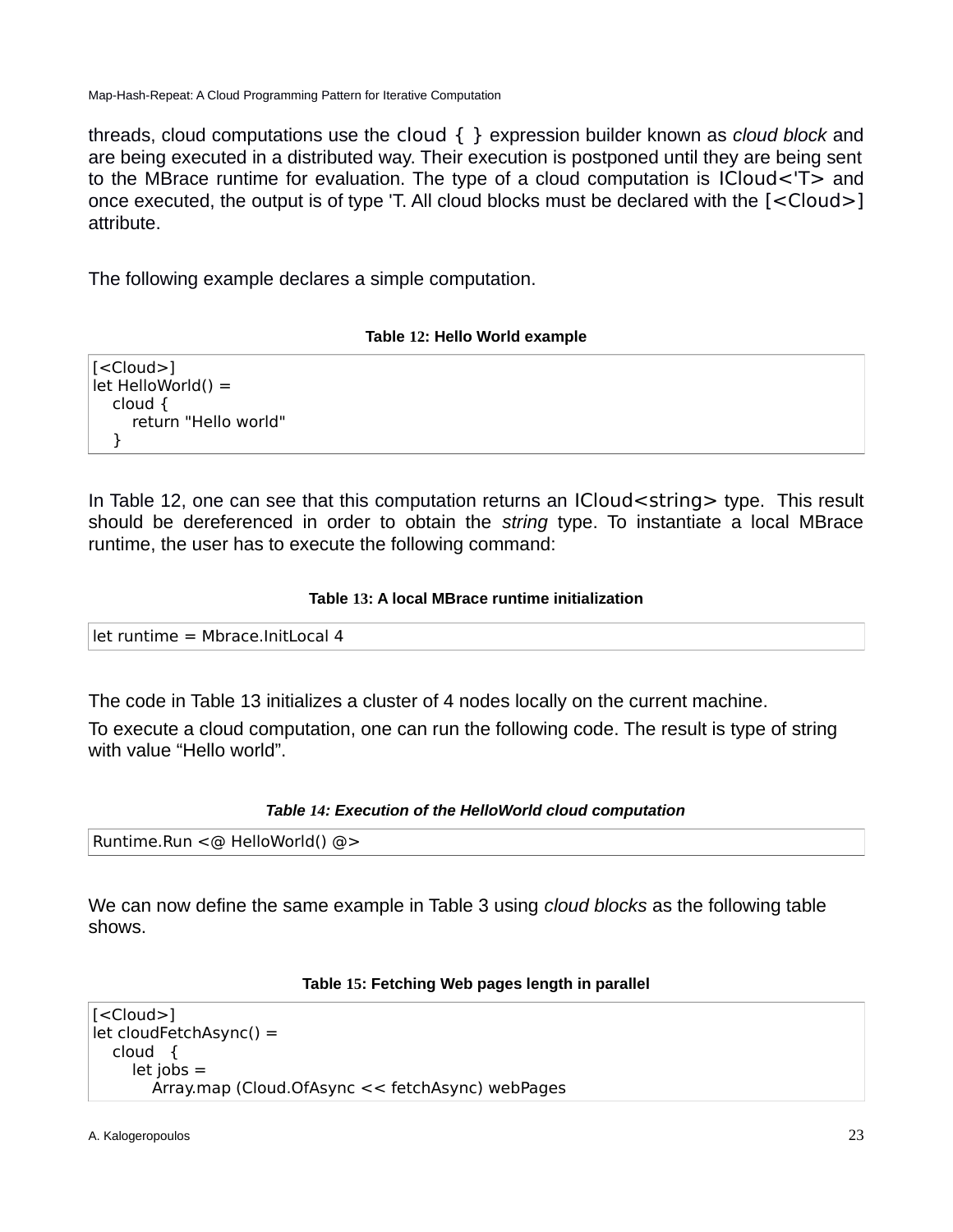```
 let! results = Cloud.Parallel jobs
 return results
```
The *Array.map* function applies the given function to each element of the array and returns a new array.

This section explains some basic MBrace combinators that are used in the above example.

### • **Cloud.OfAsync**

}

With this combinator, one can use asynchronous computation expressions inside cloud blocks. Its type signature is:

#### <span id="page-22-2"></span>**Table 16: Type signature of Cloud.***OfAsync combinator*

Async<'a> → ICloud<'a>

The combinator does not change the semantics of the *async* computation. It is useful when one needs to adjust existing asynchronous workflows in cloud workflows. For instance, we can use the Cloud.OfAsync combinator to embed the following asynchronous workflow, which causes the execution to stop for *x* milliseconds, in a cloud block.

#### <span id="page-22-1"></span>**Table 17: Asynchonous workflow example**

let sleep  $x =$  async { do! Async.Sleep x }

Then, the cloud computation is declared in Table 18.

#### <span id="page-22-0"></span>**Table 18: Cloud computation expression with an embeded asynchronous workflow**

```
[<Cloud>]
let cloudSleep()= 
   cloud {
      do! Cloud.OfAsync (sleep 3000)
   }
```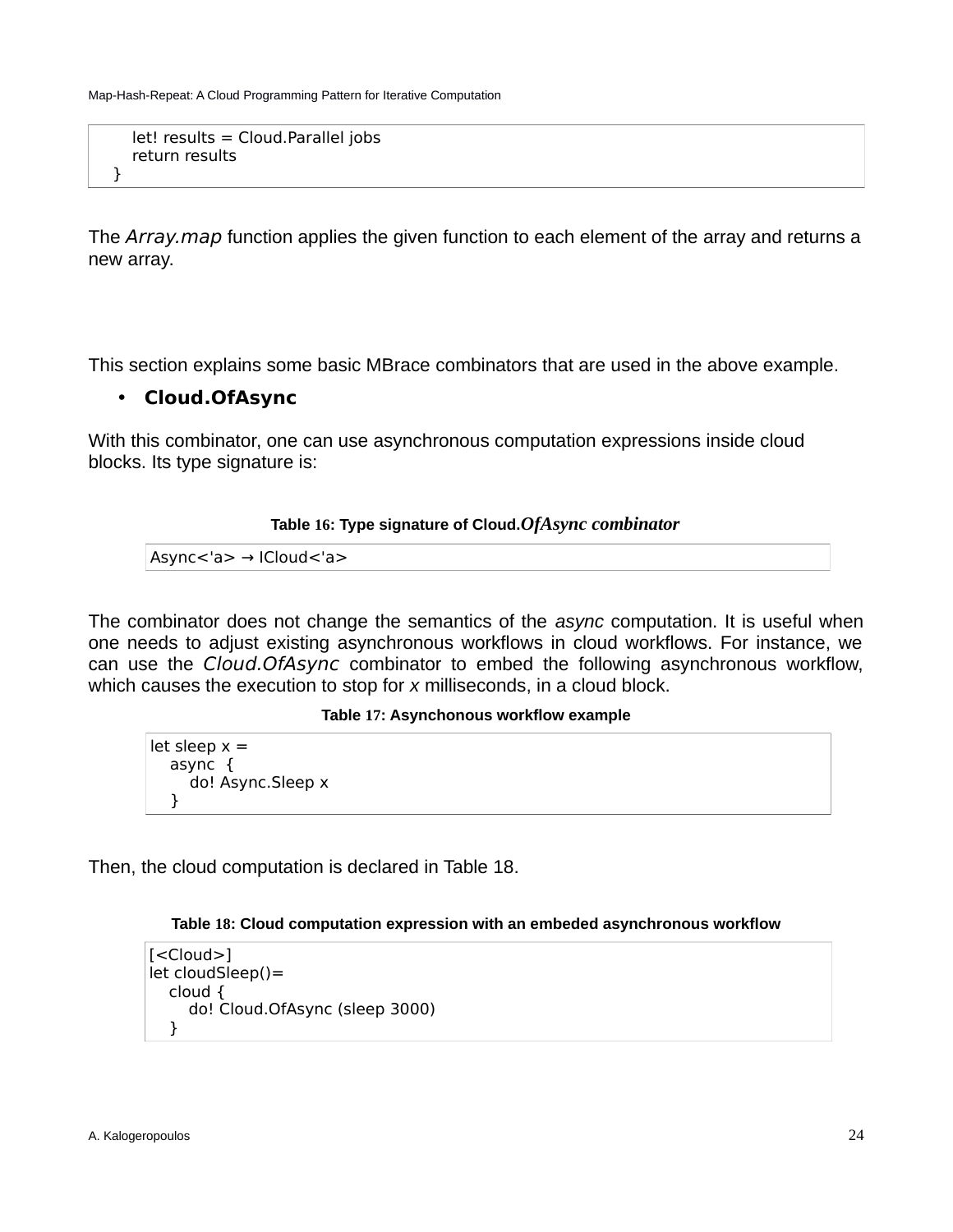## • **Cloud.Parallel**

The *Cloud.Parallel* combinator is used to execute cloud computations in parallel. The signature of the type is:

<span id="page-23-2"></span>*Table 19: Type signature of Cloud.Parallel combinator*

```
Cloud<'T> [] → Cloud<'T []>
```
As one can see from the above table, the combinator takes as input an array of cloud computations and executes them in parallel. The result is an array containing the result of each computation. It is worth mentioning that each computation is allocated in different worker and is executed in a fork/join pattern. In other words, the boss waits until all the workers terminate and then joins the results to return the final result.

The following example shows the use of the *Cloud.Parallel* combinator.

#### <span id="page-23-1"></span>**Table 20: Cloud.Parallel combinator example**

[<Cloud>] let parallelExample() = cloud { let func  $x y =$  cloud {return  $x + y$ }  $let jobs = [for i in 1 .. 1000 -> func i (i *i) ]]$  $let!$  results = Cloud. Parallel jobs return results }

The *parallelExample* cloud workflow creates 1000 cloud computations that are being executed in parallel using the Cloud.Parallel combinator and finally the results are being collected.

## <span id="page-23-0"></span>**2.3.3 Cloud Refs**

*Cloud refs* are very similar to F#'s *reference cells* but they are *distributed* and *immutable* by design. Once they are being declared, they require a real-time decision by the runtime as far as the locality and the load mechanism is concerned. The MBrace runtime uses some techniques, such as caching local copies to workers, to manage the values of the cloud refs and lessening duplicate copies of repeating data. The type of the cloud refs is ICloudRef<'T>, where 'T is the type of the contained value.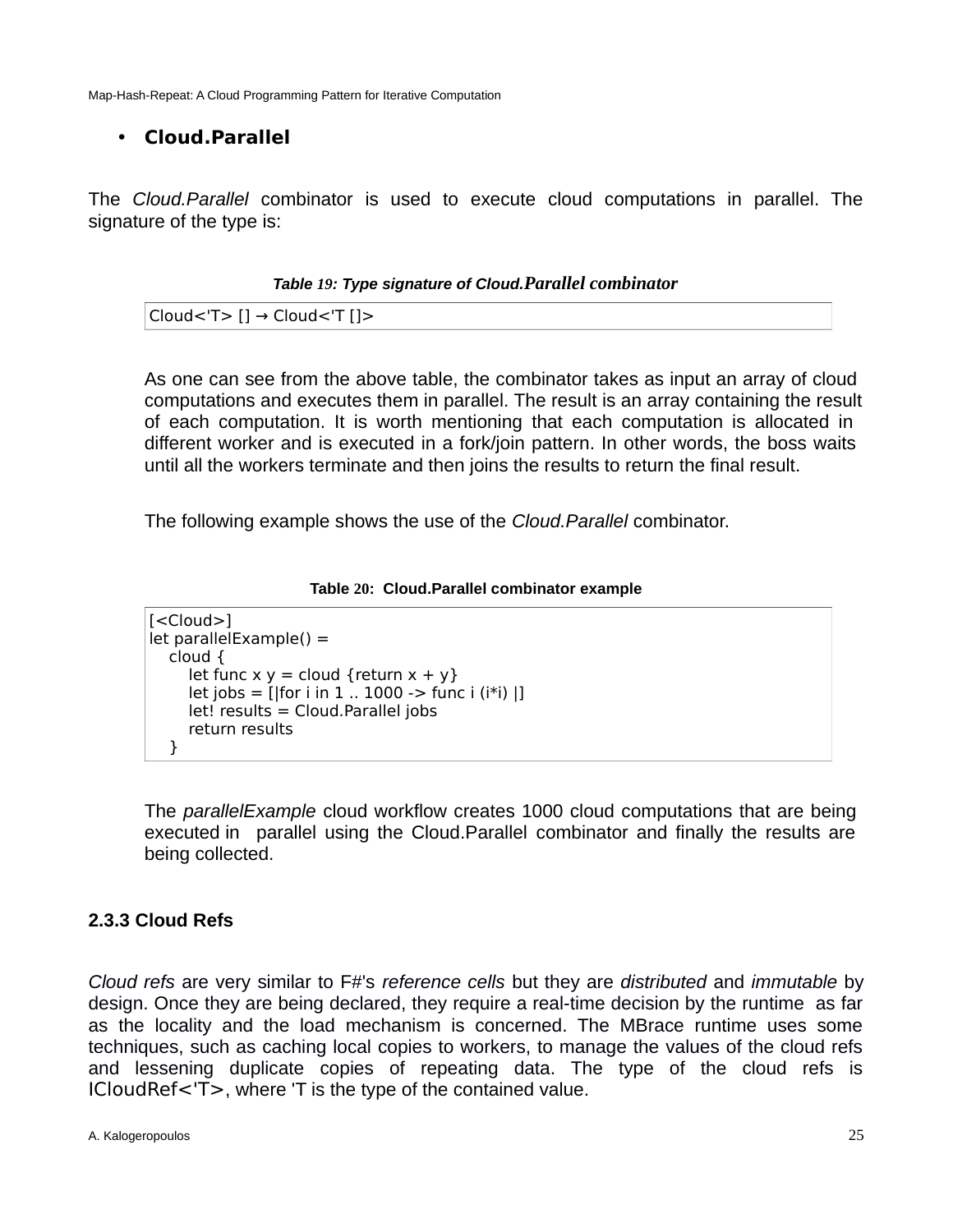Using the fetchAsync function we defined in Table 3, one can create a cloud workflow to get the length of a web page, but this time a reference to the result will be returned that will contain the value instead of the actual value.

### <span id="page-24-3"></span>**Table 21: Using cloud refs to fetch the length of a web page**

[<Cloud>]  $let getRef() =$  cloud { let! jobs = Cloud.OfAsync <| fetchAsync ("google", "http://google.com") let! ref = CloudRef.New jobs return ref }

The *CloudRef.New* method creates a new cloud ref that contains the given value. The result of the *getRef* function is of type ICloudRef<string\*int>, which is a reference to the result. To get the cloud ref, one can run:

### <span id="page-24-2"></span>*Table 22: Receive a cloud ref*

```
let cloudRef = runtime.Run <@ getRef() @>
```
In order to get the actual value of the above cloud ref, the programmer has to run the following line:

#### <span id="page-24-1"></span>**Table 23: Dereferencing a cloud ref**

|  | let data = cloudRef.Value |
|--|---------------------------|
|--|---------------------------|

In the context of a cloud computation, the user can get the value of a cloud ref using the *CloudRef.Read* method. This method takes a cloud ref ICloudRef<'a> and returns a workflow ICloud<'a> that contains the enclosed value.

However, there is a mutable version of cloud refs; the *MutableCloudRef* type. The difference between the immutable and the mutable version is that a mutable cloud ref can update its contained value and it can be deallocated manually by the user. These imply that the values can not be cached. Mutable cloud refs usually are used to define user-specified data structures or to create synchronization mechanisms like semaphores. The type of the MutableCloudRef is IMutableCloudRef<'T>*,* where 'T is the type of the contained value.

The following describes some useful functions that are used to manage the mutable cloud refs.

| <b>Name</b>         | <b>Type</b>                                   | <b>Description</b>          |
|---------------------|-----------------------------------------------|-----------------------------|
| MutableCloudRef.New | 'a → ICloud <icloudref<'a>&gt;</icloudref<'a> | Takes a value and creates a |

#### <span id="page-24-0"></span>**Table 24: Functions that manage mutable cloud refs**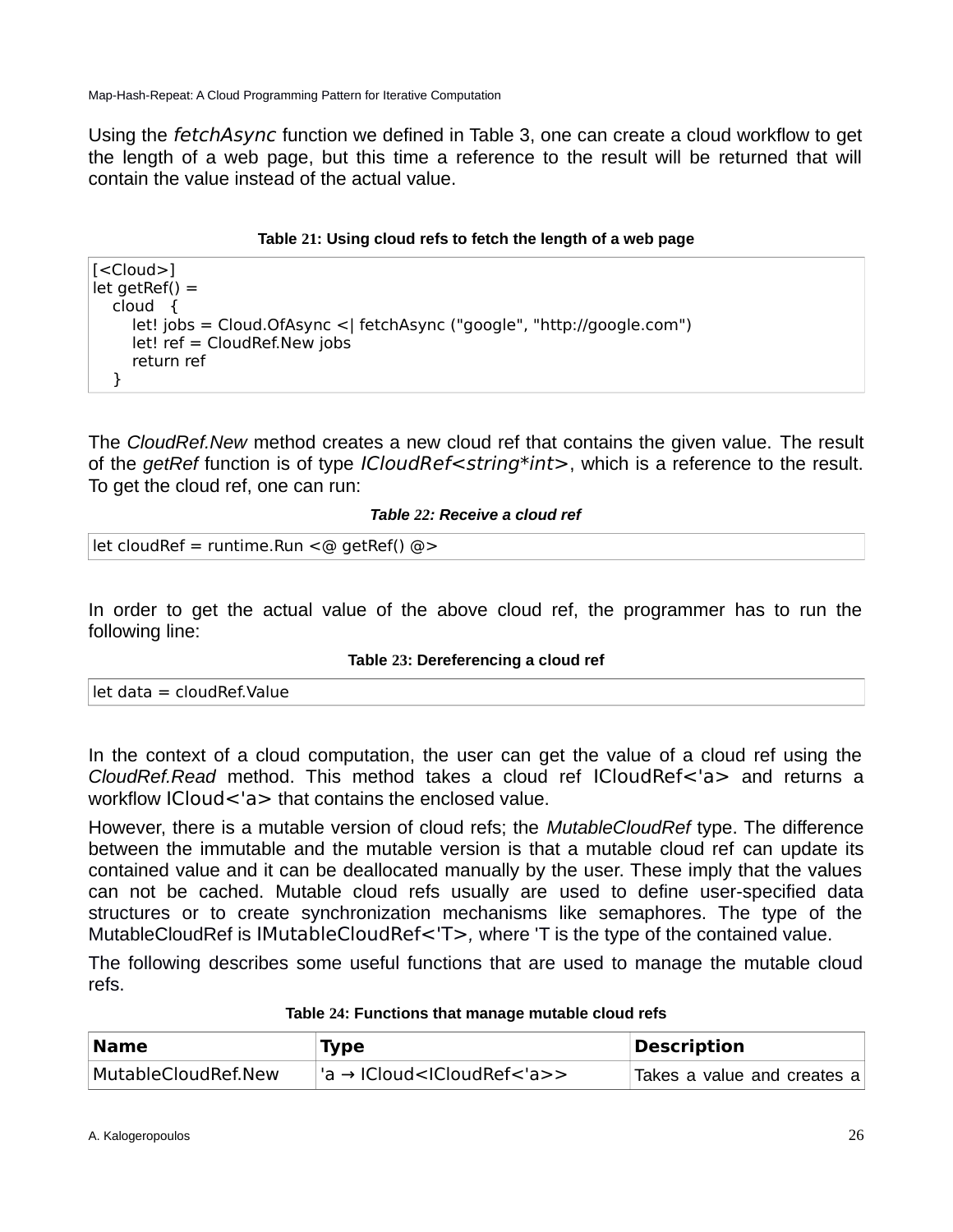|                         |                                                            | new MutableCloudRef.                                                                                                                                                                                      |
|-------------------------|------------------------------------------------------------|-----------------------------------------------------------------------------------------------------------------------------------------------------------------------------------------------------------|
| MutableCloudRef.Read    | IMutableCloudRef<'a> →<br>ICloud < a>                      | Returns the value of<br>the<br>given MutableCloudRef.                                                                                                                                                     |
| MutableCloudRef.Force   | IMutableCloudRef<'a>*'a →<br>ICloud <unit></unit>          | It tries to update the value of<br>the given MutableCloudRef<br>with the given value without<br>checking if it was updated by<br>someone else.                                                            |
| MutableCloudRef.Set     | IMutableCloudRef<'a>*'a →<br>ICloud <bool></bool>          | It tries to update the given<br>MutableCloudRef with the<br>given value and returns true if<br>on success. If its value has<br>been modified since the last<br>time that it was read it returns<br>false. |
| MutableCloudRef.SpinSet | IMutableCloudRef < 'a>*('a → 'a) →<br>ICloud <unit></unit> | updates<br>It<br>a<br>MutableCloudRef using<br>the<br>function given in the second<br>argument.                                                                                                           |

### <span id="page-25-0"></span>**2.3.4 MapReduce in Mbrace**

The MBrace framework provides a library that one can define and execute MapReduce tasks. The recursive mapReduce method is very simple. It takes a user-specified *map* and *reduce* function, an identity value to be used as a termination condition and a list with the input values. The algorithm splits, if needed, the input into halves and passes each half in two *mapReduce* calls and executes them in parallel.

#### <span id="page-25-1"></span>**Table 25: mapReduce library in MBrace**

```
[<Cloud>]
let rec mapReduce (map : 'T -> ICloud<'R>)
             (reduce : 'R -> 'R -> ICloud<'R>)
             (identity : 'R)
           (input : T list) = cloud {
      match input with
        | [] -> return identity
         | [value] -> return! map value
       | \rightarrowlet left, right = List.split inputlet! r1, r2 = (mapReduce map reduce identity left)
                <||>
```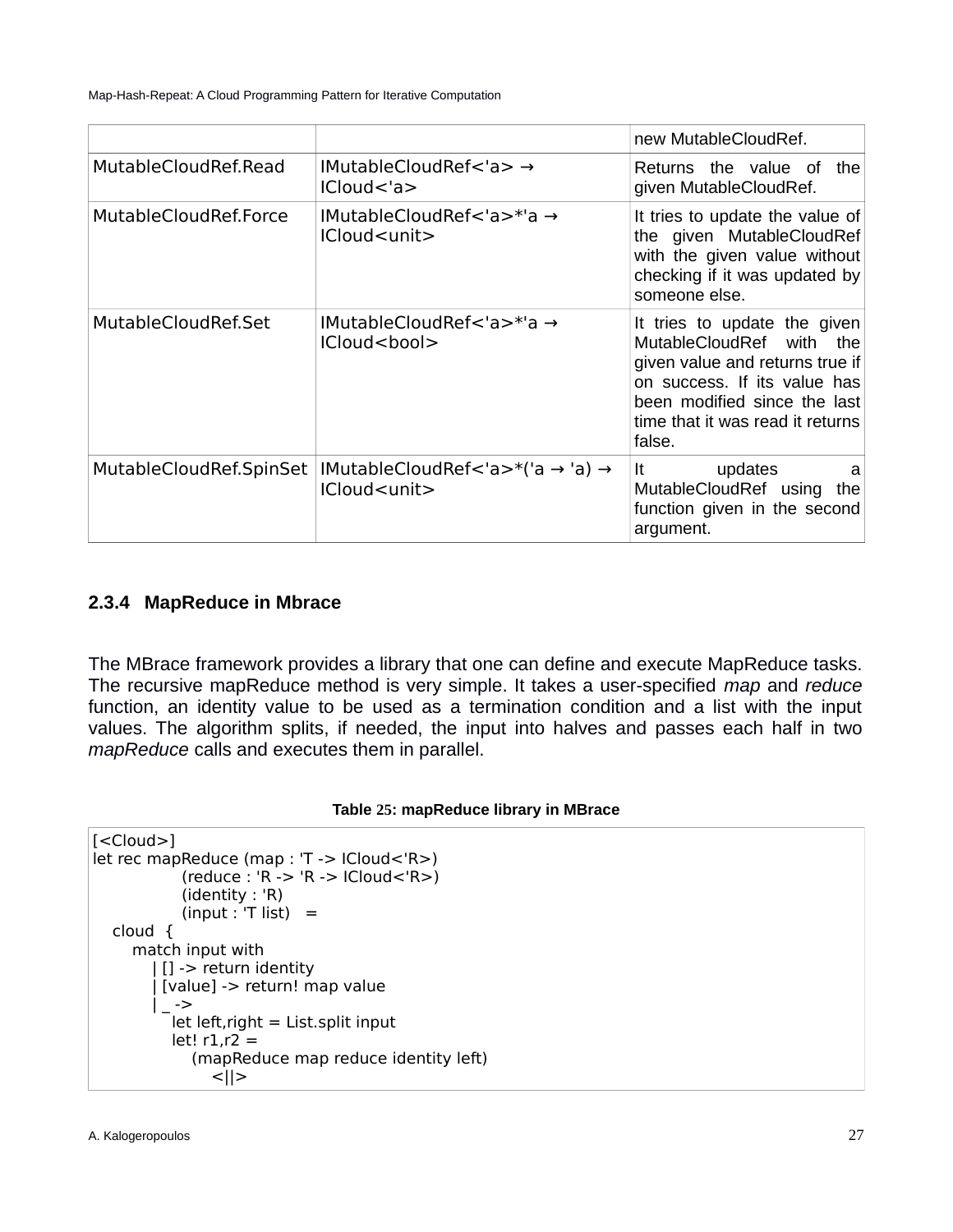}

 (mapReduce map reduce identity right) return! reduce r1 r2

In the above code, the *List.split* method is an Mbrace function that takes a list and splits it in half, returning the two new lists in a tuple. The *parallel decomposition operator* <||> is an abbreviation of the *Cloud.Parallel* combinator but only for a 2-dimensional array as input.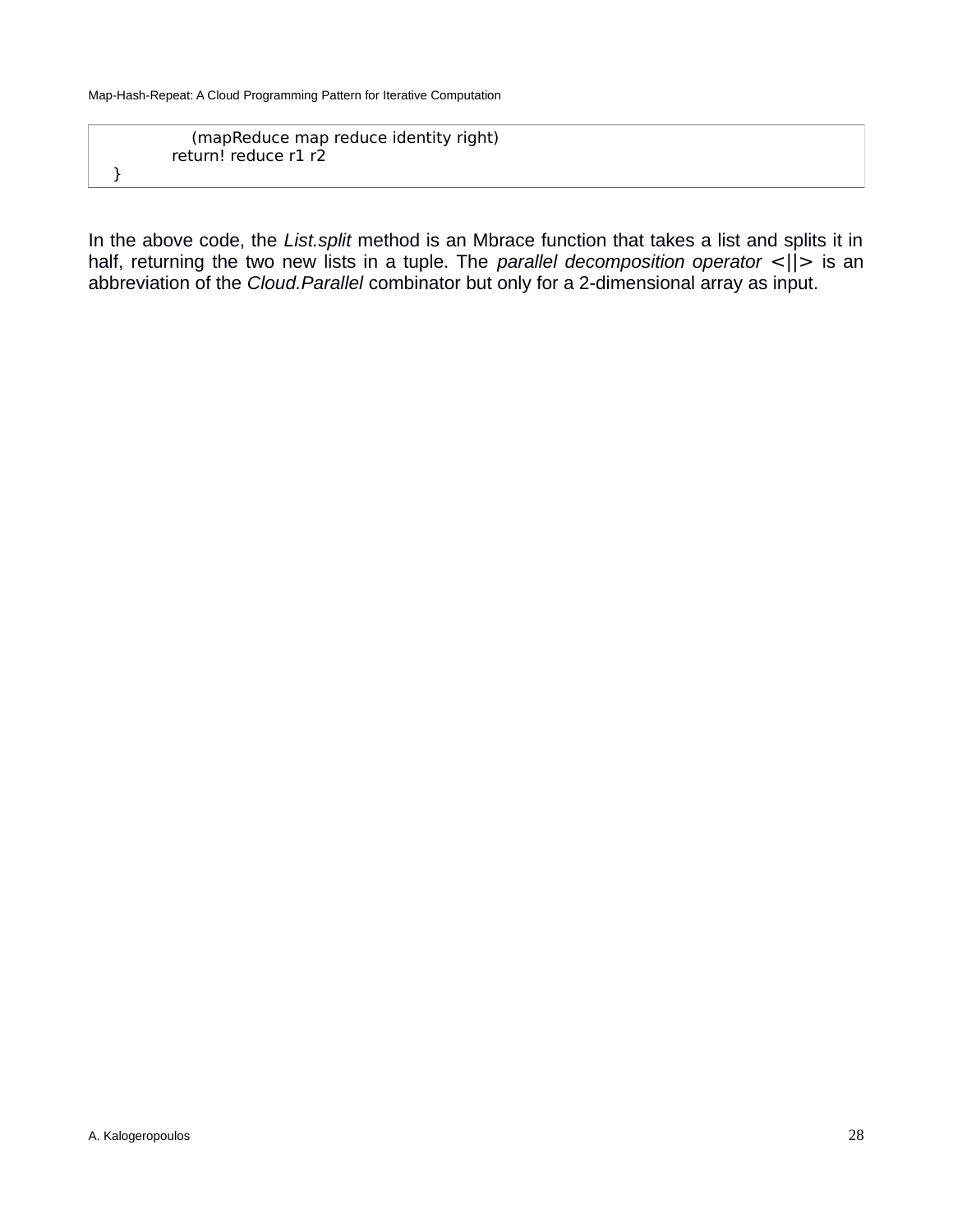## <span id="page-27-1"></span>**3. Map-Hash-Repeat**

#### <span id="page-27-0"></span>**3.1 Overview**

Map-Hash-Repeat is a programming pattern for supporting iterative computations in the cloud. Its main idea is based on the MapReduce programming model but there are differences in how the *reduce* phase is defined as well as in the computation of the final output. Map-Hash-Repeat requires an initial node topology in memory to apply the pattern. This limitation is necessary because the algorithm needs an initial input to generate the final solution in the next iterations. Once this has been done, the algorithm executes iteratively two main steps: the first being a map step that is similar to MapReduce's map and a second being the reduce step defined in a different manner. During the map phase, intermediate values are computed in one step. The reduce phase that follows is different from that in MapReduce: instead of *reducing* these values, these are being distributed over the topology. The concept is that during the  $n<sup>th</sup>$  iteration the algorithm uses the values computed during the previous iteration to compare them with the new ones. The algorithm terminates once in all nodes the previous computed value and the new one are the same.

This implies that each node has to keep the value it computed in the previous iteration. Once all nodes terminate, the iteration stops and the output is produced. In the meantime, the node topology can change appropriately according to the newly computed values. The importance of this redistribution is the fact that the new topology is based on the newly computed values, which helps the algorithm to converge faster.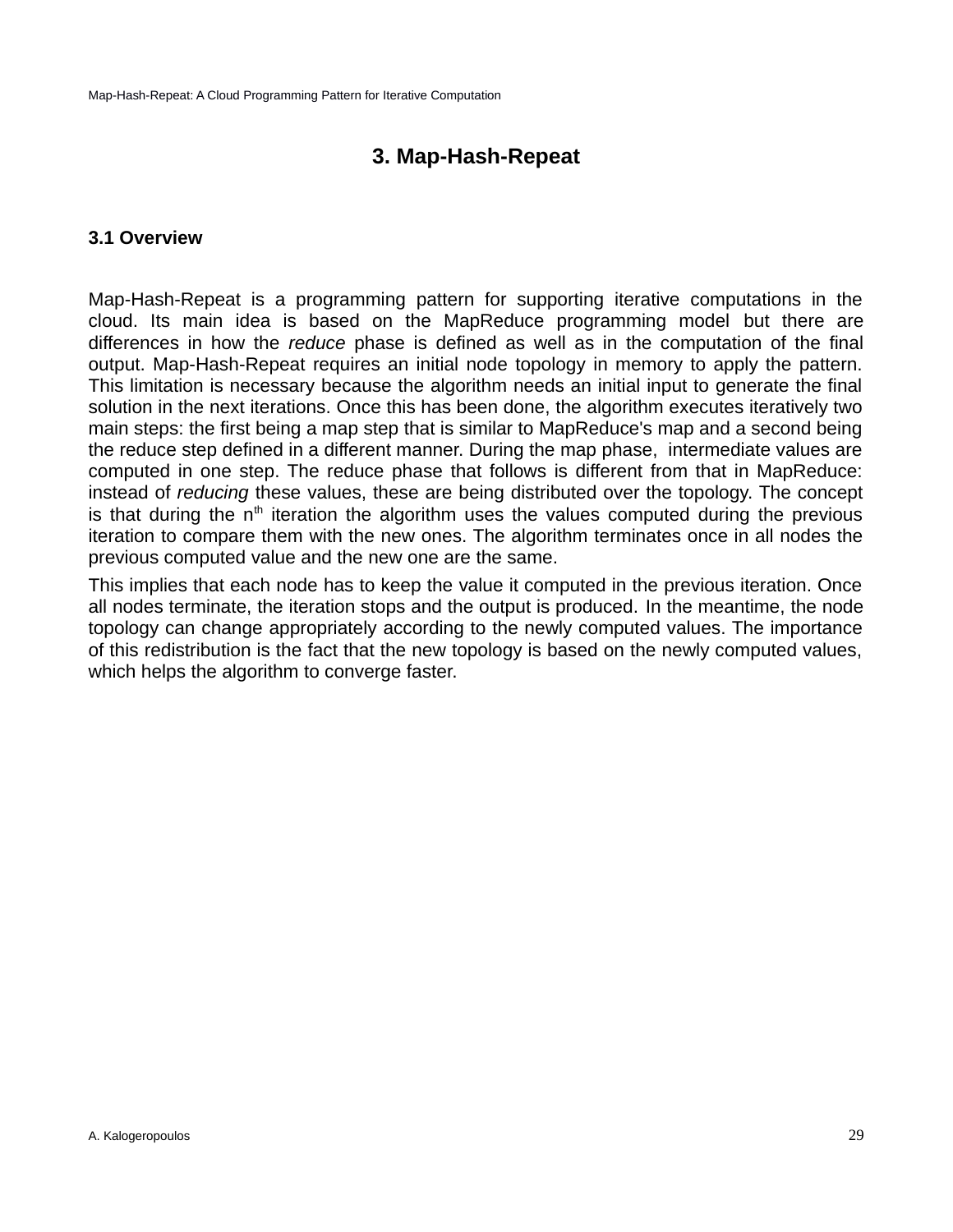

**Figure 2: Iterative Map-Hash-Repeat programming model**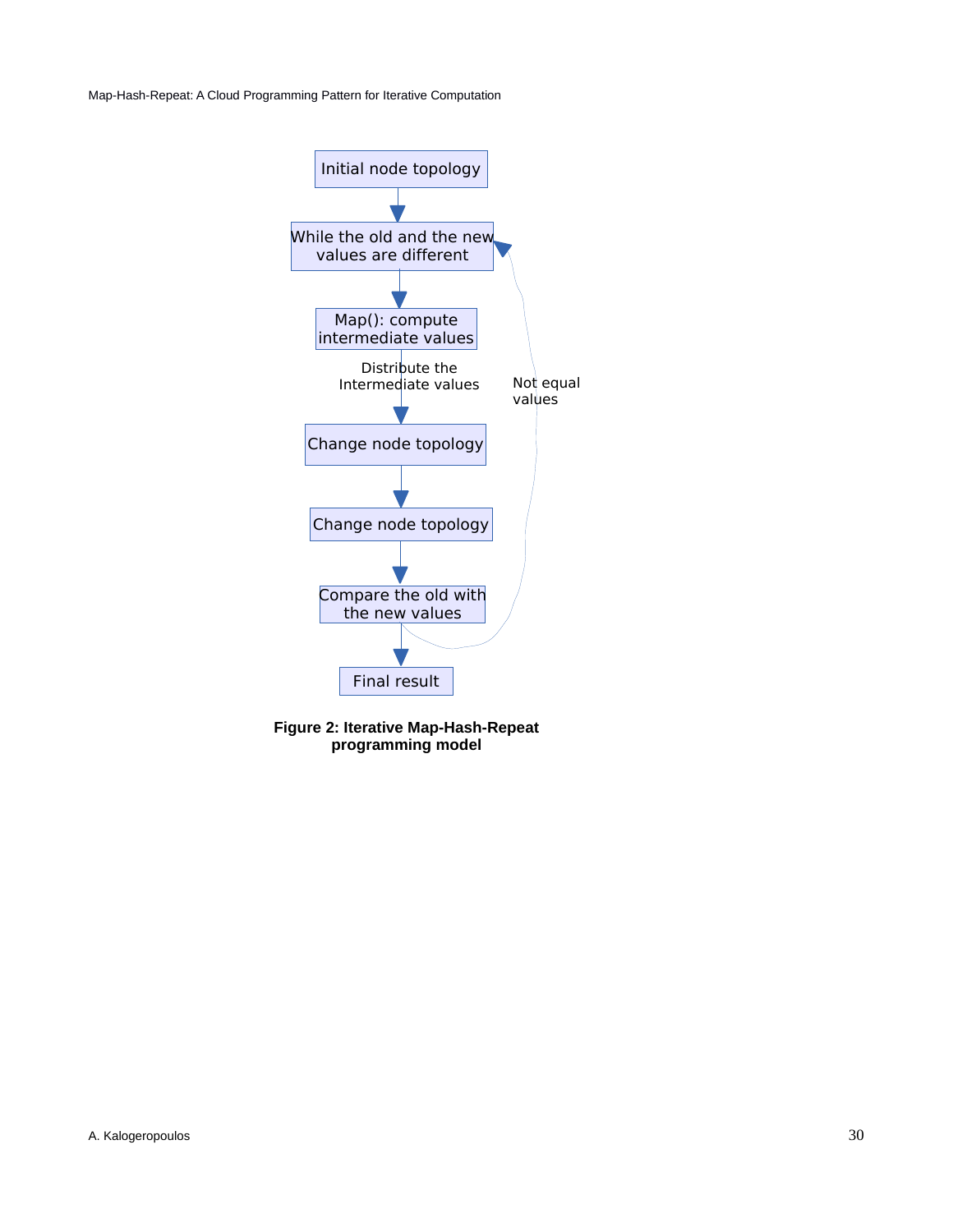## <span id="page-29-1"></span>**3.1.1 Description of the algorithm**

The following algorithm describes the Map-Hash-Repeat programming pattern.

#### <span id="page-29-2"></span>**Table 26: MapHashRepeat pseudocode**

```
computeValues := computes the new values that will be used for the next iterations
createNewTopology:= creates a new topology according to the already computed values
keepPrevState := swap the prevValue with the newValue
function recursive mapHashRepeat(input1, input2) : 
      newValues := computeValues(input1, input2);for each node n in input2:
            n.Values := add(newValues[n]):newTopology := createNewTopology(input1,input2);
//returns an array of boolean values, one from each node, on whether 
//the previous value equals the new one or not
      states :=
            [| 
                   for each node n in input2:
                         prevValue := n.getPrev;
                         newValue := newTopology[n];
                         keepPrevState(prevValue,newValue,n);
                         if newValue == prevValue:
                               return true;
                         else:
                               return false;
            |]finalState := true:
      for each state s in states:
            finalState := state && true:
      if finalState == true:
            return (input1,input2);
      else:
            mapHashRepeat(input1,input2);
```
## <span id="page-29-0"></span>**3.1.2 Programming Interface**

To simulate an iterative algorithm in the Map-Hash-Repeat programming model one should define some user specified functions that are used during the execution of the main algorithm.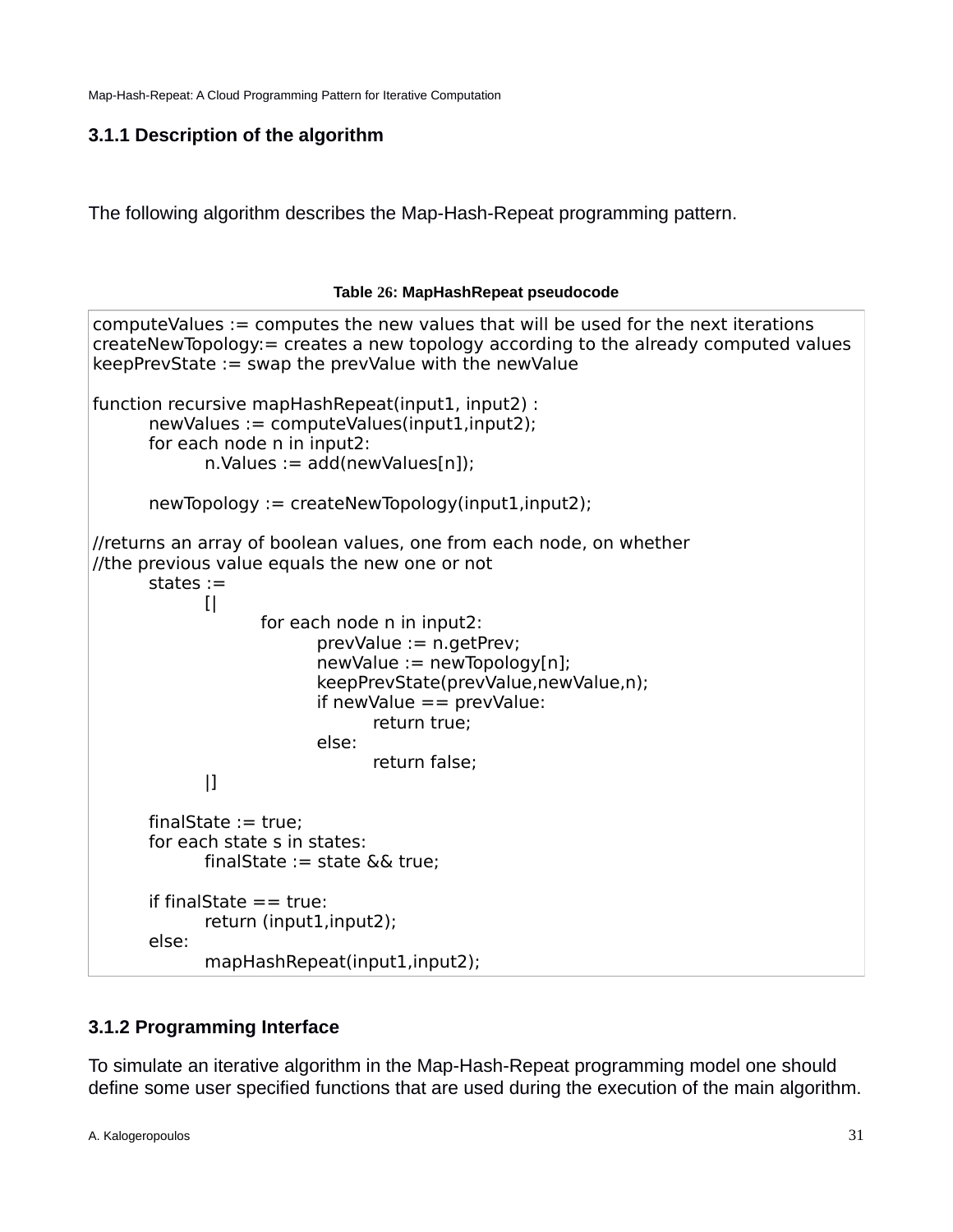## The following table describes these functions.

|      | <b>Name</b>          | <b>Type</b>                                                                                                                                                                                                                                                                                                                                                                                                    | <b>Description</b>                                                                                                                                                                                                                                                                                                                                                                                                                                                                                                                                   |
|------|----------------------|----------------------------------------------------------------------------------------------------------------------------------------------------------------------------------------------------------------------------------------------------------------------------------------------------------------------------------------------------------------------------------------------------------------|------------------------------------------------------------------------------------------------------------------------------------------------------------------------------------------------------------------------------------------------------------------------------------------------------------------------------------------------------------------------------------------------------------------------------------------------------------------------------------------------------------------------------------------------------|
| 1.   | createNodes          | $int\rightarrow int \rightarrow$<br>ICloud <imutablecloudre<br>f<node<int, (float="" *<br="">float), Set <int>&gt;&gt;<math>[]</math>&gt;</int></node<int,></imutablecloudre<br>                                                                                                                                                                                                                               | This function is used to create and distribute<br>the initial data to the MBrace workers. The<br>user needs to pass as arguments the number<br>of the initial data and the number of the<br>clusters. With the help of the cloud refs,<br>offered by the MBrace programming model,<br>this function returns a cloud computation of an<br>array that contains references of the data and<br>center nodes.<br>Dereferencing<br>the<br>these<br>computations, one can get the values of the<br>data and the center nodes. Each node is of<br>type Node. |
| 2.1  | createNeighbors      | IMutableCloudRef <node<br><math>&lt;</math>int,<br/><math>(float*fload), 'oldV&gt;&gt;[]</math><br/><math>\rightarrow</math><br/>ICloud<imutablecloudre<br>f<node<int,(float<br><math>*float), 'oldV&gt;&gt; []</math><br/>*IMutableCloudRef<nod<br><math>e</math> <int, (float="" <math="">*<br/>float), 'oldV&gt;&gt;<math>[]</math>&gt;</int,></nod<br></node<int,(float<br></imutablecloudre<br></node<br> | This function takes as an input the cloud<br>references of two arrays of type Node. The<br>goal is to create an initial topology. The output<br>is a tuple in a cloud computation which<br>contains the cloud references of both inputs.                                                                                                                                                                                                                                                                                                             |
| 3. I | compute              | IMutableCloudRef <node<br><math>\lt</math>int, (float <math>*</math><br/>float), 'oldV&gt;&gt; [] <math>\rightarrow</math><br/>IMutableCloudRef<node<br><int,(float<br>*float), 'oldV&gt;&gt; [] <math>\rightarrow</math><br/>ICloud<unit []=""></unit></int,(float<br></node<br></node<br>                                                                                                                    | <b>This</b><br>function is used<br>calculate<br>to<br>the<br>computation that will be used in the future<br>iterations of the algorithm.<br>It takes<br>as<br>parameters the cloud references of t two<br>arrays of type Node.                                                                                                                                                                                                                                                                                                                       |
| 4.   | computeNeighbo<br>rs | IMutableCloudRef <node<br>&lt;'ld,(float*float),'oldV&gt;&gt;<br/><math>[] \rightarrow</math><br/>IMutableCloudRef<node<br><math>\lt</math>'ld, (float <math>*</math><br/>float), 'oldV&gt;&gt; [] <math>\rightarrow</math><br/>ICloud<map<'id,set<int<br>&gt;&gt;&gt;</map<'id,set<int<br></node<br></node<br>                                                                                                | This function takes as input two arrays of type<br>Node and calculates the new topology in the<br>future<br>iterations.<br>It returns a<br>mapping<br>specifying how the new topology is defined.                                                                                                                                                                                                                                                                                                                                                    |

### <span id="page-30-0"></span>**Table 27: Map-Hash-Repeat user specified functions**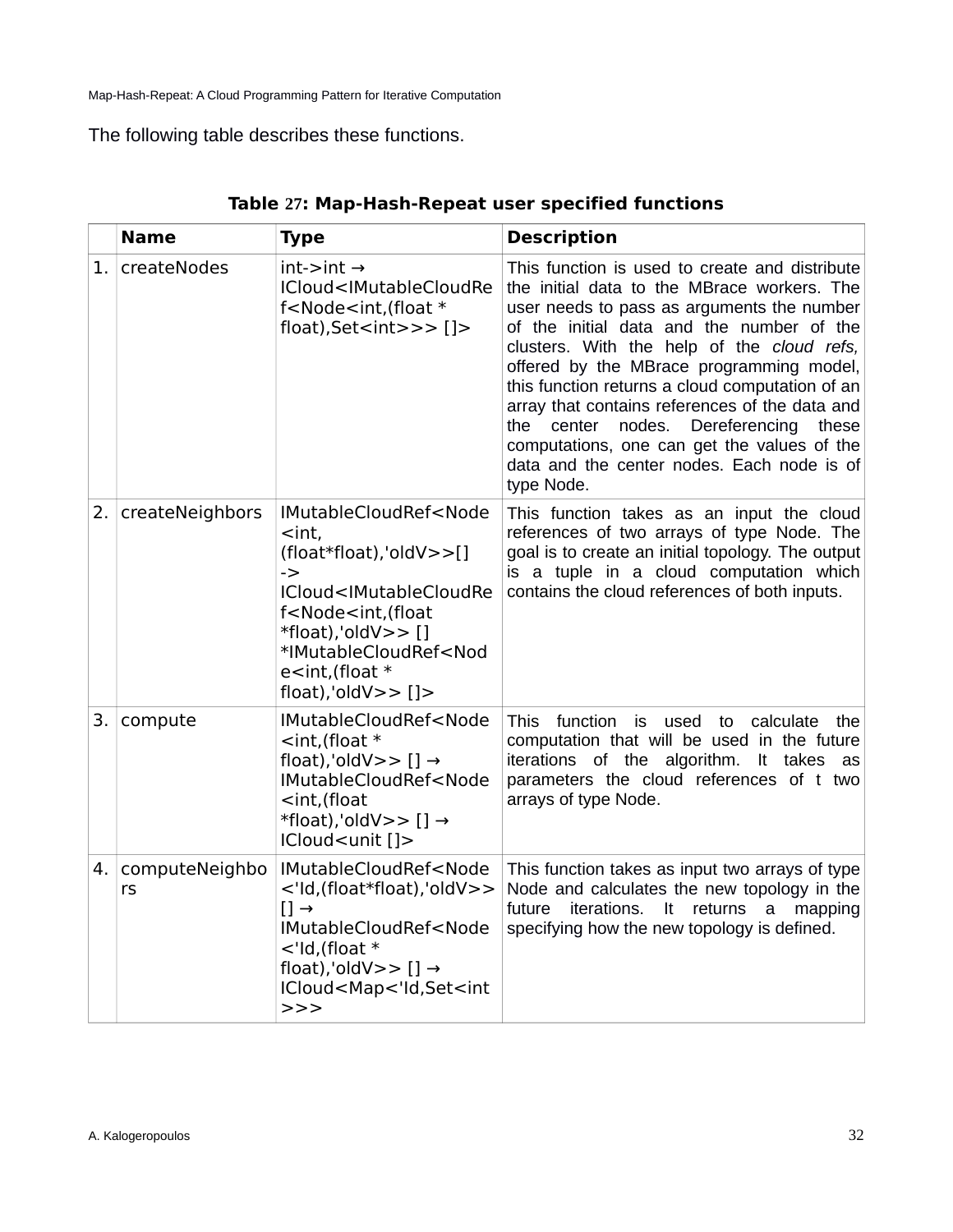|  | 5. isDone | IMutableCloudRef <node<br><math>\langle</math>'ld,'newV,'oldV&gt;&gt; <math>\rightarrow</math><br/><math>Set &lt; I d &gt; \rightarrow</math><br/>ICloud<bool></bool></node<br> | This function is used to check whether we<br>reach a fixpoint or not. It takes as input a<br>cloud reference of type Node and a set of<br>values and checks if the previous computed<br>values are the same with the old ones and<br>returns a boolean value. |
|--|-----------|---------------------------------------------------------------------------------------------------------------------------------------------------------------------------------|---------------------------------------------------------------------------------------------------------------------------------------------------------------------------------------------------------------------------------------------------------------|
|--|-----------|---------------------------------------------------------------------------------------------------------------------------------------------------------------------------------|---------------------------------------------------------------------------------------------------------------------------------------------------------------------------------------------------------------------------------------------------------------|

## <span id="page-31-2"></span>**3.2 Examples**

## <span id="page-31-1"></span>**3.2.1 K-means**

K-means is an algorithm which is used to identify the best way to partition a specific dataset into *k* clusters in which the distance between each member of the cluster and the cluster's centroid is the minimum. The user specifies a set of input data and the number *k* of the clusters to be created. Each element in the input data can be a d-dimensional array. The main idea is that k initial centroids are randomly defined and then k clusters are being created. Then, each element in the dataset is assigned to the cluster with the closest centroid. For each cluster, the algorithm recalculates the centroids and all the elements are reassigned to the clusters depending on the new centroid values. The same procedure is repeated until the elements can no longer change clusters.

K-means always converges in polynomial time but it is important to mention that it does not always find the optimal solution. Also, despite the fact that K-means clustering is an NP-hard problem, there are heuristic methods which can be used in order for the algorithm to converge in polynomial time.

## <span id="page-31-0"></span>**3.2.2 Map-Hash-Repeat implementation of K-means**

The Map-Hash-Repeat cloud programming pattern can simulate easily iterative algorithms, one of them is K-means, which was described above. In our example, for the sake of simplicity, 2-dimensional points are used for the implementation of the K-means algorithm using the Map-Hash-Repeat pattern. The basic idea is to distribute the elements from the dataset to MBrace workers and then execute the K-means algorithm in order to define the final clusters. In this section the K-means algorithm is described in terms of Map-Hash-Repeat terminology:

The dataset is a generic data type and is defined as a discriminated union Node which can have the value N with the following set of fields:

- a node identifier 'Id
- a type parameter 'value1 which will keep the coordinates of the points
- another type parameter 'value2 which keeps the set of nodes that were in the cluster in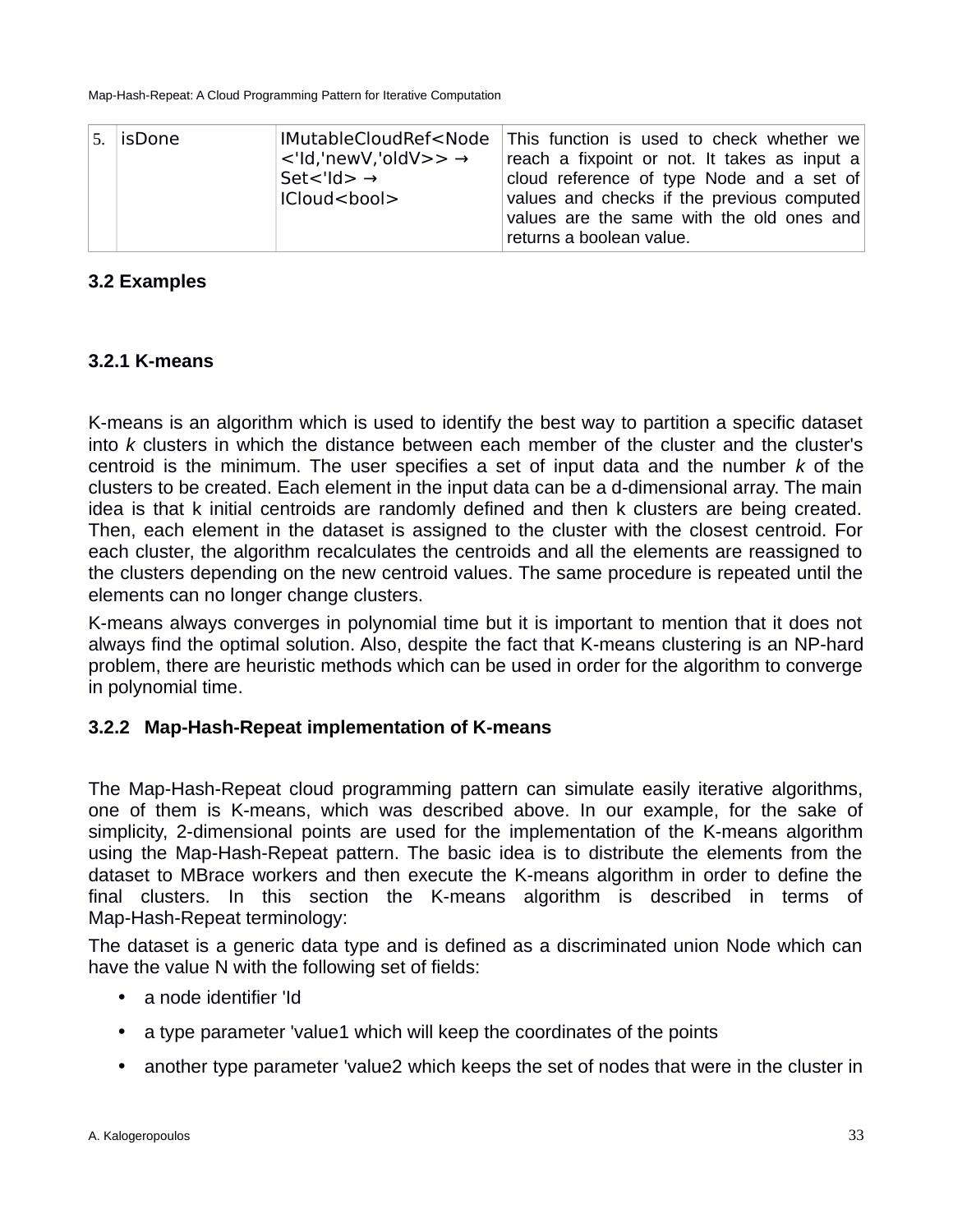the previous iteration in order to be checked with the new one and determine if it has been changed

• a set of identifiers Set<'Id> which keeps the identifiers of the nodes that are closest

to the center node

As mentioned, In order to enable execution specific to K-means, one should define the functions in the Table 27. These functions are described in Table 28.

|     | <b>Name</b>     | Type                                                                                                                                                                                                                                                                                                                                                                                                                                                                    | <b>Description</b>                                                                                                                                                                                                                                                                                                                                                                                                                                                                                                                                                                                                                                                                              |
|-----|-----------------|-------------------------------------------------------------------------------------------------------------------------------------------------------------------------------------------------------------------------------------------------------------------------------------------------------------------------------------------------------------------------------------------------------------------------------------------------------------------------|-------------------------------------------------------------------------------------------------------------------------------------------------------------------------------------------------------------------------------------------------------------------------------------------------------------------------------------------------------------------------------------------------------------------------------------------------------------------------------------------------------------------------------------------------------------------------------------------------------------------------------------------------------------------------------------------------|
| 1.  | createNodes     | $int\rightarrow int \rightarrow$<br>ICloud <imutablecloudre<br>f<node<int, (float="" *<br="">float), Set <math>\langle</math> int<math>\rangle</math> &gt; <math>\langle</math> <math>\rangle</math> =</node<int,></imutablecloudre<br>                                                                                                                                                                                                                                 | The user needs to pass as arguments the<br>number of the initial data and the number of<br>the clusters. This function returns a cloud<br>computation<br>of an<br>that<br>array<br>contains<br>references of the data and the center nodes.<br>Dereferencing these computations, one can<br>get the values of the data and the center<br>nodes. Each node is of type Node. The first<br>field is a unique identifier. In order to<br>distinguish the data nodes from the centers,<br>the identifiers of the latter are negative<br>numbers. The second field is a tuple of two<br>floats that specify the coordinates of the<br>corresponding node. The last two fields are<br>both empty sets. |
| 2.1 | createNeighbors | IMutableCloudRef <node<br><int,<br><math>(float*fload), 'oldV&gt;&gt;[]</math><br/><math>\rightarrow</math><br/>ICloud<imutablecloudre<br>f<node<int,(float<br><math>*float).</math>'oldV&gt;&gt; []<br/>*IMutableCloudRef<nod<br><math>e</math> <int, (float="" <math="">*<br/>float), 'oldV<math>&gt;&gt;</math> []<math>&gt;</math></int,></nod<br></node<int,(float<br></imutablecloudre<br></int,<br></node<br>                                                    | This function takes as input the cloud<br>references of the data nodes and the center<br>nodes. Firstly, it seperates the data from the<br>centers of the first input parameter and then it<br>calculates the euclidean distance between<br>each data element and each center. After<br>finding the closest center node for each data<br>node, the function updates the values of the<br>centroids by adding the identifier of the closest<br>data node in the set of the identifiers of the<br>corresponding center. The output is a tuple in<br>a cloud computation which contains the cloud<br>references of both data nodes and the<br>updated centers.                                     |
| 3.  | compute         | IMutableCloudRef <node<br><math>\lt</math>int, (float <math>*</math><br/>float), 'oldV&gt;&gt; [] <math>\rightarrow</math><br/>IMutableCloudRef<node<br><int,(float< td=""><td>This function takes as parameters the cloud<br/>references of the data nodes and the centers.<br/>Then, for every center, it takes the coordinates<br/>of the nodes who are closerst to it and<br/>calculates the new centroids which will be the</td></int,(float<></node<br></node<br> | This function takes as parameters the cloud<br>references of the data nodes and the centers.<br>Then, for every center, it takes the coordinates<br>of the nodes who are closerst to it and<br>calculates the new centroids which will be the                                                                                                                                                                                                                                                                                                                                                                                                                                                   |

<span id="page-32-0"></span>**Table 28: Map-Hash-Repeat user specified functions specially for K-means**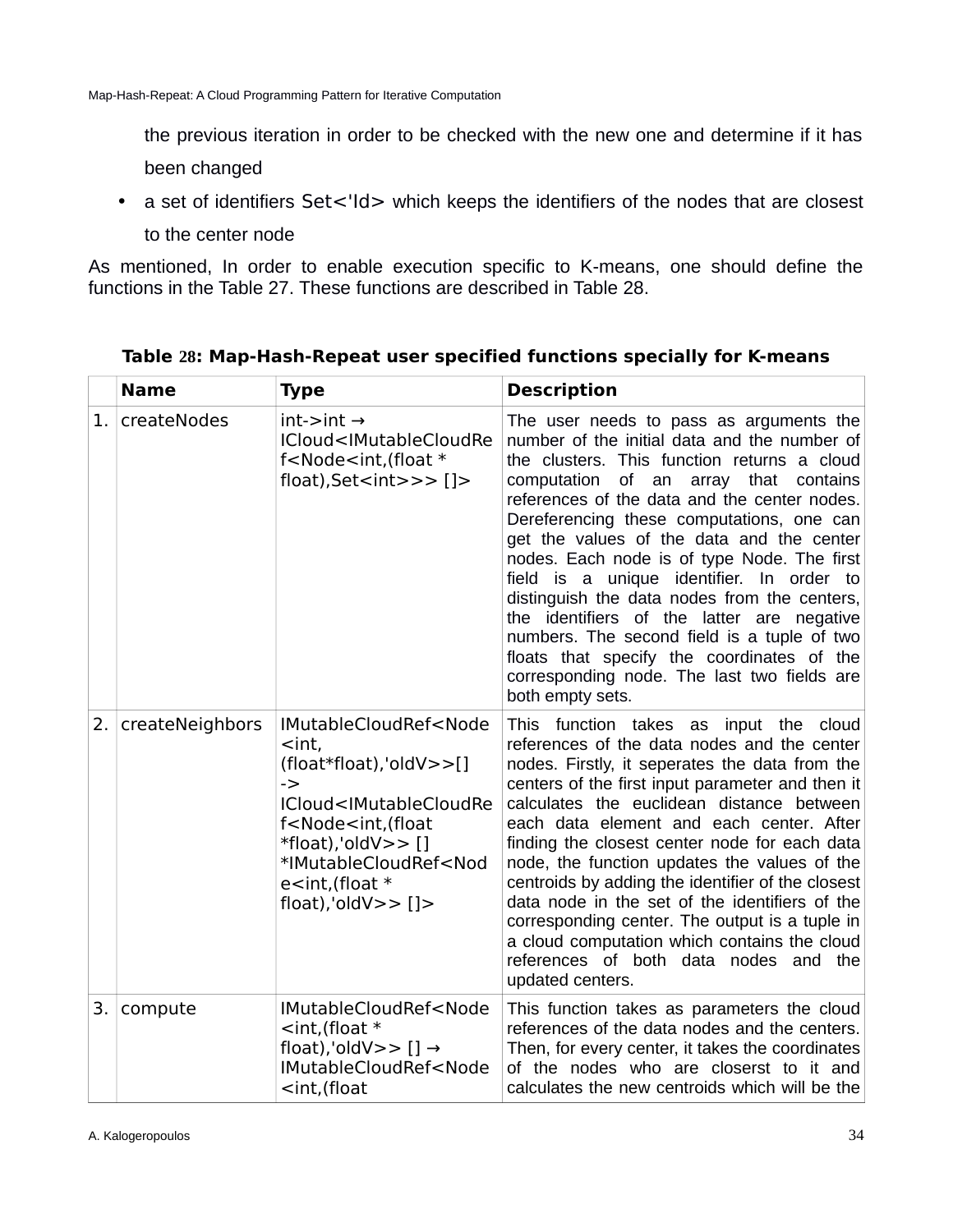|    |                      | *float), 'oldV>> $[] \rightarrow$<br>ICloud <unit []=""></unit>                                                                                                                                                                                                                                            | coordinates of the centers of the new clusters.<br>replaces the<br>Afterwards, it<br>previous<br>coordinates of the centers with the new ones.                                                                                                                                                                                                                                                                                                                                                                  |
|----|----------------------|------------------------------------------------------------------------------------------------------------------------------------------------------------------------------------------------------------------------------------------------------------------------------------------------------------|-----------------------------------------------------------------------------------------------------------------------------------------------------------------------------------------------------------------------------------------------------------------------------------------------------------------------------------------------------------------------------------------------------------------------------------------------------------------------------------------------------------------|
| 4. | computeNeighbo<br>rs | IMutableCloudRef <node<br>&lt;'ld,(float*float),'oldV&gt;&gt;<br/><math>[] \rightarrow</math><br/>IMutableCloudRef<node<br><math>\lt</math>'ld,(float <math>*</math><br/>float), 'oldV&gt;&gt; <math>[] \rightarrow</math><br/>ICloud<map<'id,set<int<br>&gt;&gt;</map<'id,set<int<br></node<br></node<br> | This function takes as input parameters the<br>cloud references of the data nodes and the<br>centers and calculates the euclidean distance<br>between each data node from all the centers.<br>From all these calculations, the function gets<br>with the minimum value and<br>one<br>the<br>associates the data node to the closest center.<br>Finally, it returns a mapping of each center<br>identifier as a key and a set of identifiers of the<br>closest data nodes to this specific center as a<br>value. |
| 5. | isDone               | IMutableCloudRef <node<br><math>\lt</math>'ld,'newV,'oldV&gt;&gt; <math>\rightarrow</math><br/>Set&lt;'ld&gt; <math>\rightarrow</math><br/>ICloud<bool></bool></node<br>                                                                                                                                   | This function checks whether the cluster has<br>been changed or not. It takes as input a center<br>node and a set of identifiers. These identifiers<br>belong to the data nodes which are closest to<br>the given center. If the current set of the<br>identifiers of the center is the same as the<br>given set, then the function returns true,<br>otherwise false.                                                                                                                                           |

Once one has defined the previous functions, the recursive "mapHashRepeat" function is invoked by the Map-Hash-Repeat framework which takes cloud references of the data nodes and the centers alongside with the functions 3,4,5 from Table 28 as input parameters in order to execute the internal algorithm. In every iteration the algorithm calculates the new centroids using the "compute" function and then assigns each node the closest center using the "computeNeighbors" function. In the next step for each center the algorithm checks whether the new set of the identifiers of the closest nodes which it calculated before is the same as the old one or not. If the two sets are the same then a boolean value "true" is stored in an array, otherwise a boolean value "false" is stored. Finally, the array contains as many boolean value as the number of the center nodes and if all these values are true it means that the clusters no longer change and the algorithm terminates returning the data nodes and the center nodes. On the other hand, if even one of the values is false the "mapHashRepeat" function is called with the new computations and the same procedure is followed.

In [Appendix I,](#page-38-0) one can see the full implementation of the K-means algorithm in the Map-Hash-Repeat pattern.

## <span id="page-33-0"></span>**3.3 Implementation**

Our implementation of the Map-Hash-Repeat programming model is based on the F# programming language and the Mbrace cloud framework. The main reason why we chose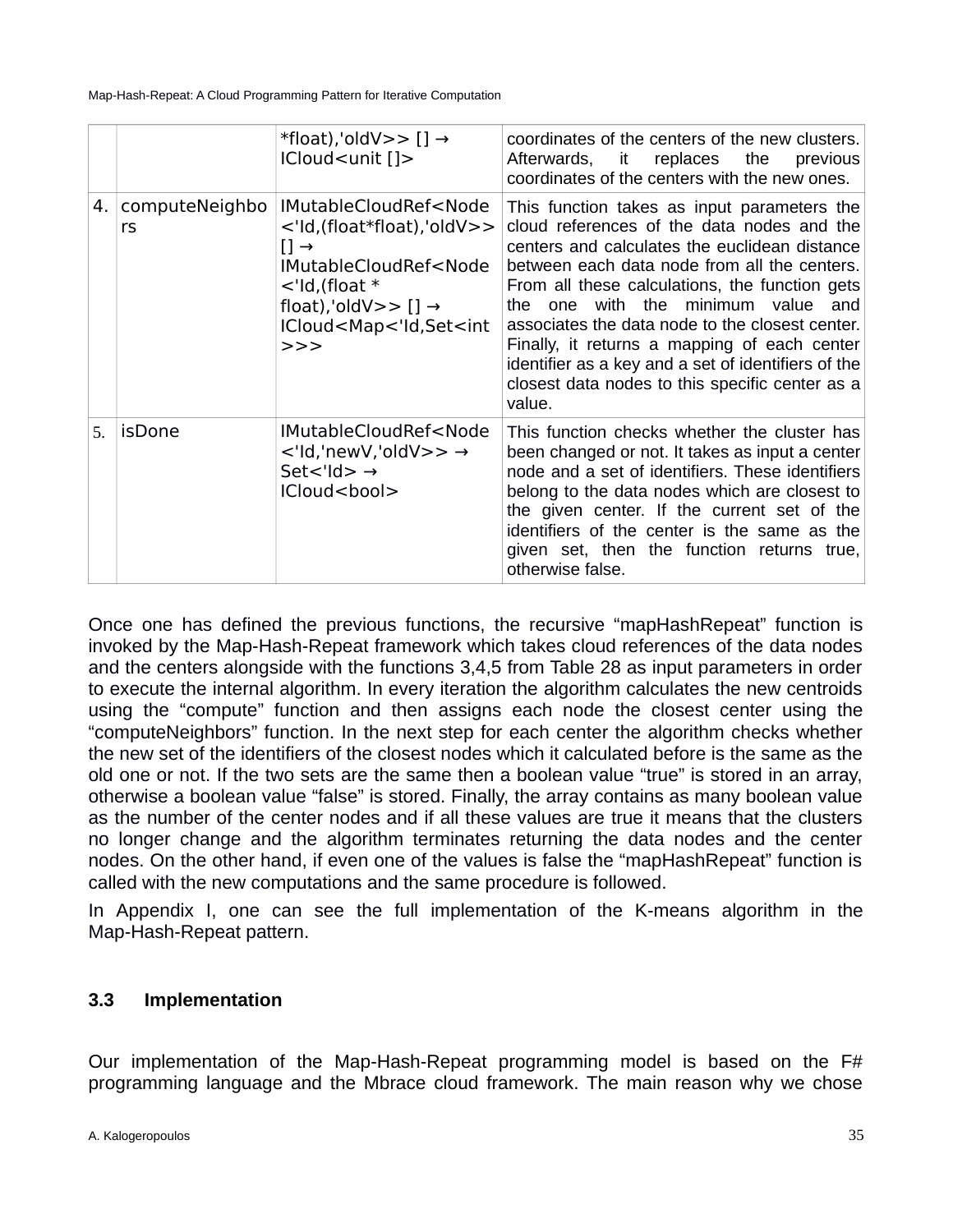this programming language is because the Mbrace framework is written in F# and takes advantage of many of the language features. Also, many common programming tasks, like list processing, are much more simpler in F#. The following table shows the implementation of the Map-Hash-Repeat programming model in F#.

#### <span id="page-34-0"></span>**Table 29: Map-Hash-Repeat programming model**

```
[<Cloud>]
let rec mapHashRepeat (input1 : IMutableCloudRef<Node<'Id,'newV,'oldV>> []) 
              (input2 : IMutableCloudRef<Node<'Id,'newV,'oldV>> []) 
              (computeValues : (IMutableCloudRef<Node<'Id,'newV,'oldV>> [] ->
                        IMutableCloudRef<Node<'Id,'newV,'oldV>> [] ->
                       ICloud<Map<'I,'C>>))
              createNewTopology
             isDone = cloud {
  let keepPrevState (node : IMutableCloudRef<Node<'Id,'newV,'oldV>> ) newV = cloud {
     let! cloudNode = MutableCloudRef.Read(node)
      match cloudNode with 
        | N(v1,v2,oldSet,currentV) -> 
         let newData = (v1,v2, currentV, newV) do! MutableCloudRef.Force(node,N(newData)) 
   } 
  let! newValues = computeValues input1 input2
  let distribute = Array.map (fun input -> cloud {
        let! cloudInput = MutableCloudRef.Read(input)
        match cloudInput with
           | N(v1,v2,oldV,newV) -> 
             do! MutableCloudRef.Force(input,N(v1,newValues.[v1],oldV,newV))
      }) input2
  let! = distribute |> Cloud.Parallel
  let! newTopology = createNewTopology input1 input2
  let checkAll =[for input in input2 \rightarrow cloud {
           let! cloudInput = MutableCloudRef.Read(input)
           match cloudInput with 
             | N(v,_,_,_) when Map.containsKey (v) newTopology ->
               let comp = newTopology.[v]let! ok = isDone input comp
                do! keepPrevState input comp 
                return ok 
        }
      |] 
   let! check = Cloud.Parallel checkAll
```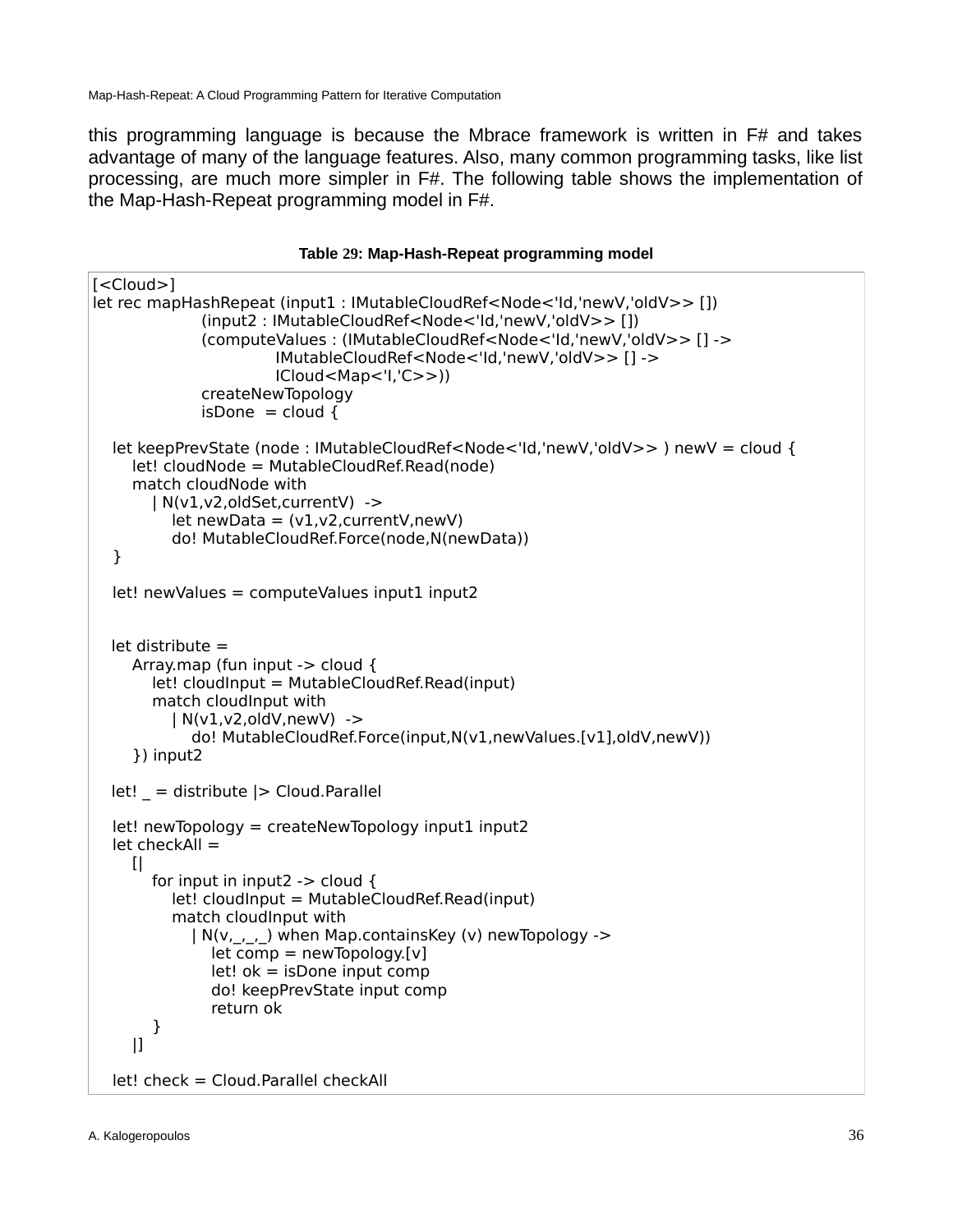```
let fixpoint = check | > Seq.fold (fun acc item \rightarrow acc && item) true
 match fixpoint with 
   | true -> return (input1,input2)
    | false -> 
      return! mapHashRepeat input1 input2 computeValues createNewTopology isDone
```
The programming model requires an initial node topology to apply the above function. The algorithm applies the user-specified computeValues function to the input lists and then distributes in parallel the new values to the second input list each time to the appropriate element. A new node topology is created using the user-specified createNewTopology function according to these new values. Afterwards, each element from the second input is checked in parallel to determine whether its value computed in the  $n^{th-1}$  iteration is the same as the new value, or not. An array of boolean values is created that contains one value for each element from the input2. This value is true if the previous value equals the new one, otherwise is false. At the same time, the new value is stored in the element for future iterations. Finally, the array is "reduced" by applying the boolean *and operation* to each element and returns an accumulator of the results. If the value of the accumulator is true, it means that we reached a fixpoint. Otherwise, the next iteration begins by calling the again the mapHashRepeat function.

The seq.fold function is used to determine whether we reached a fixpoint or not. It takes a function, an accumulator and a sequence of elements and applies the given function to each element while keeping each time the result in an accumulator. Its type is declared below.

<span id="page-35-1"></span>**Table 30: Seq.fold method**

| Seq.fold: ('State -> 'T -> 'State) -> 'State -> seq<'T> -> 'State |
|-------------------------------------------------------------------|
|                                                                   |

## <span id="page-35-0"></span>**3.4 Related Work**

}

There are many improved implementations based on the well-known MapReduce programming model but not many of them support iterative computations in the cloud. *Twister [\[4\]](#page-43-5)* is a MapReduce runtime, implementing a programming model that supports iterative MapReduce computations in an efficient way. *Twister* separates the data into two types: static and dynamic. Static data is used in every iteration and remains the same in each computation while the dynamic data are the output of every iteration and in many algorithms are used in the next iteration. Instead of reloading the static data in each iteration, Twister introduces a new "configure" step to load the static data to the map/reduce tasks using long running (cacheable) map/reduce tasks that exist during each computation. There is also an optional reduction phase known as "combine", which one can use to combine the results from all the reduce tasks in a single value.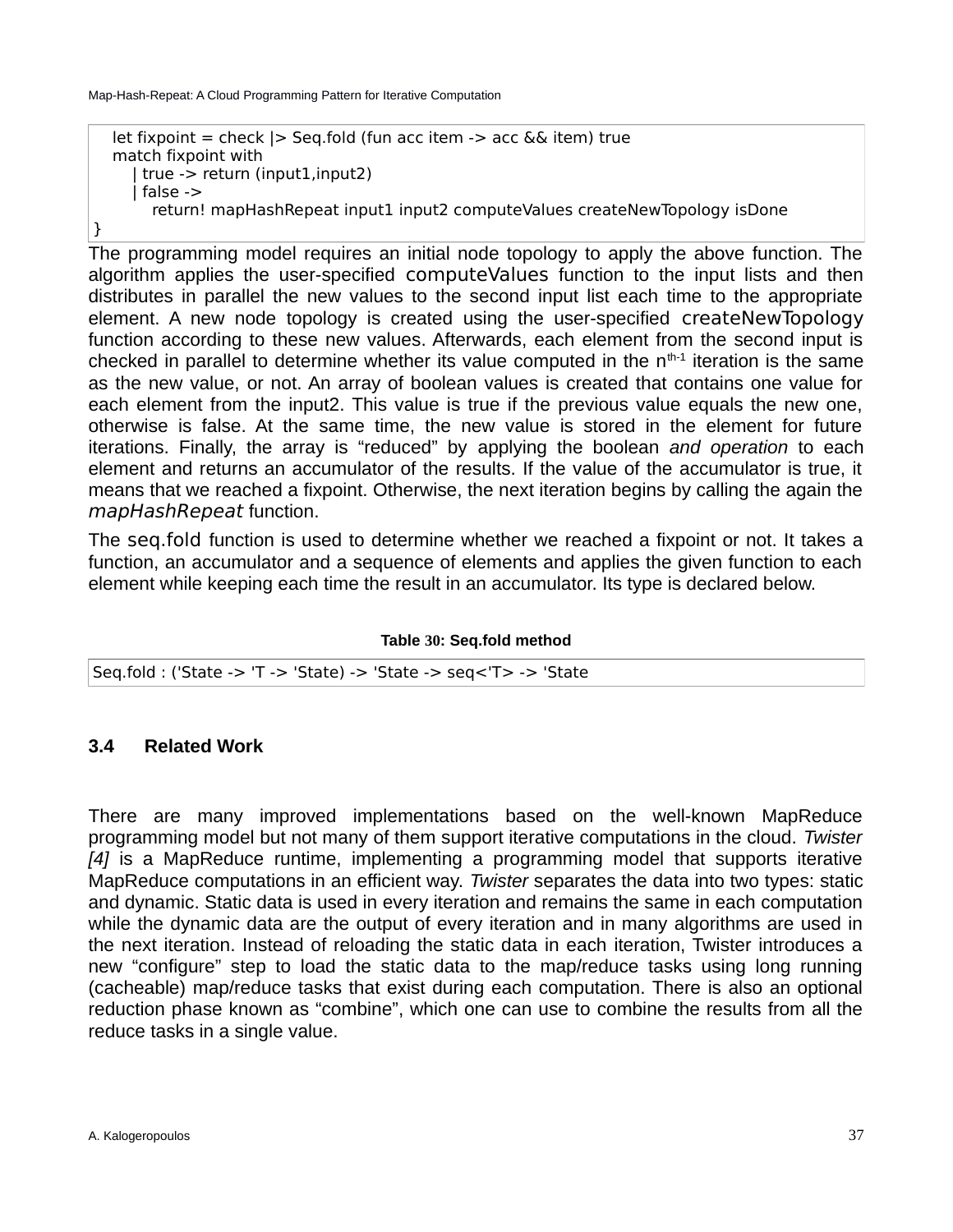## <span id="page-36-0"></span>**4. Conclusion and Future Work**

In this thesis we introduced the Map-Hash-Repeat cloud programming pattern for iterative computations, which is relevant to the well-known MapReduce pattern. Our implementation is based on the F# programming language and the MBrace programming model. We have discussed the basic concepts of the MapReduce programming model and the main features of the F# programming language that were used in our prototype in combination with some of the features of the Mbrace framework. We have also presented in details the Map-Hash-Repeat algorithm and its concepts and then we discussed the K-means algorithm and its implementation using the Map-Hash-Repeat programming pattern.

In the future, we plan to create a library that will provide the support to develop more iterative algorithms using the Map-Hash-Repeat programming model.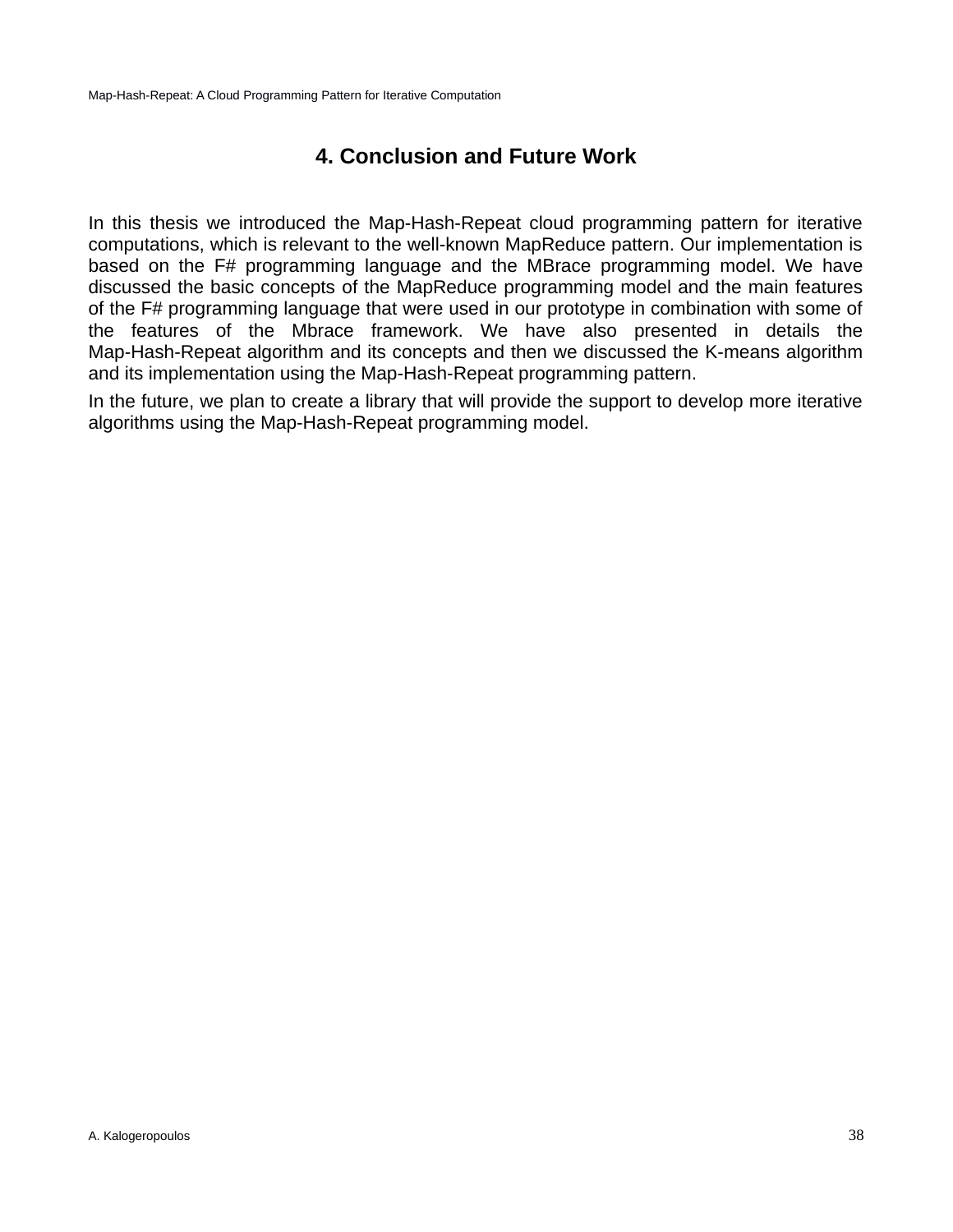# <span id="page-37-0"></span>**Abbreviations**

| <b>HDFS</b> | Hadoop Distributed File System |
|-------------|--------------------------------|
| SQL         | Structured Query Language      |
| <b>DBMS</b> | Database Management System     |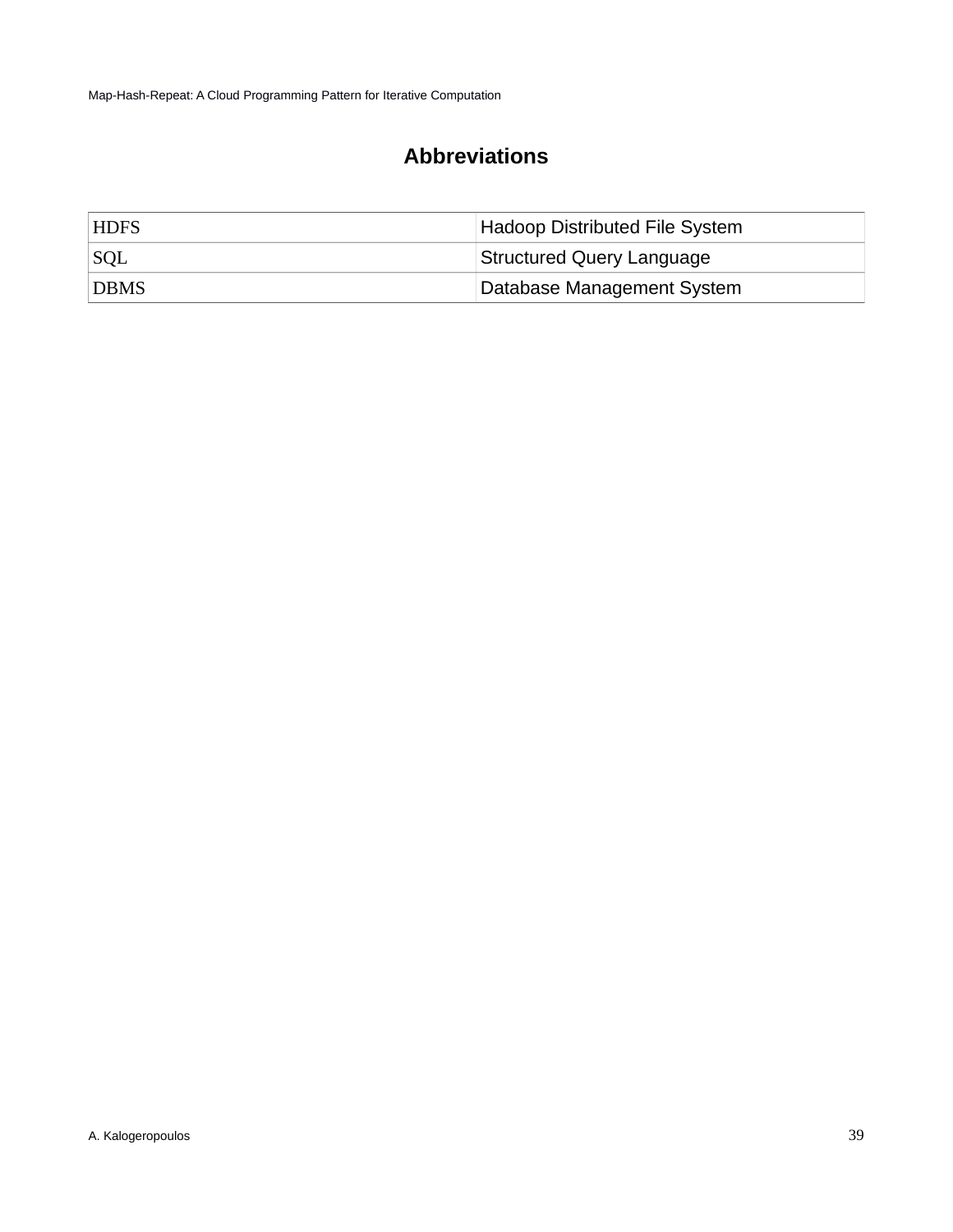## <span id="page-38-0"></span>**Appendix I**

Here we implement the K-means algorithm using the Map-Hash-Repeat programming pattern.

```
type Node<'Id,'newV,'oldV 
       when 'Id : comparison and 'oldV : comparison> =
                           | N of 'Id*'newV*'oldV* Set<'Id>
[<Cloud>]
let rec seqMap (f : 'T -> ICloud<'S>) (inputs : 'T list) : ICloud<'S list> =
   cloud {
      match inputs with
      | [] -> return []
      | x :: xs ->
       let! v = f xlet! vs = seqMap f xs return v :: vs
   }
[<Cloud>]
let createNodes (numData : int) (k : int) = cloud {
   let rnd = System.Random() 
   let! initVals = [| 
                for i in 1..numData ->
                  MutableCloudRef.New(N((1,(rnd.Next(0,11) |> float,rnd.Next(0,11) |> float),(Set.empty : int
Set),Set.empty)))
 |]
              |> Cloud.Parallel
   let! initCenters = 
     [|for i in 1..k ->
       MutableCloudRef.New(N((i, (rnd(Next(0,11)) > float, rnd.Next(0,11)) > float), (Set.empty : int
Set),Set.empty)))
     |] |> Cloud.Parallel 
   return Array.append initVals initCenters
} 
[<Cloud>]
let createNeighbors (nodes : IMutableCloudRef<Node<'Id,'newV,'oldV>> []) = cloud {
  //find the centers (nodes with id < 0)
   let! getCenters = 
      [|for node in nodes -> cloud {
        let! cloudNode = MutableCloudRef.Read(node)
        match cloudNode with 
          | N(id, _{-,-,-}) when id < 0->
              return Some node
          | N(id, _{-,-,-}) - > return None
      }|] 
      |> Cloud.Parallel
```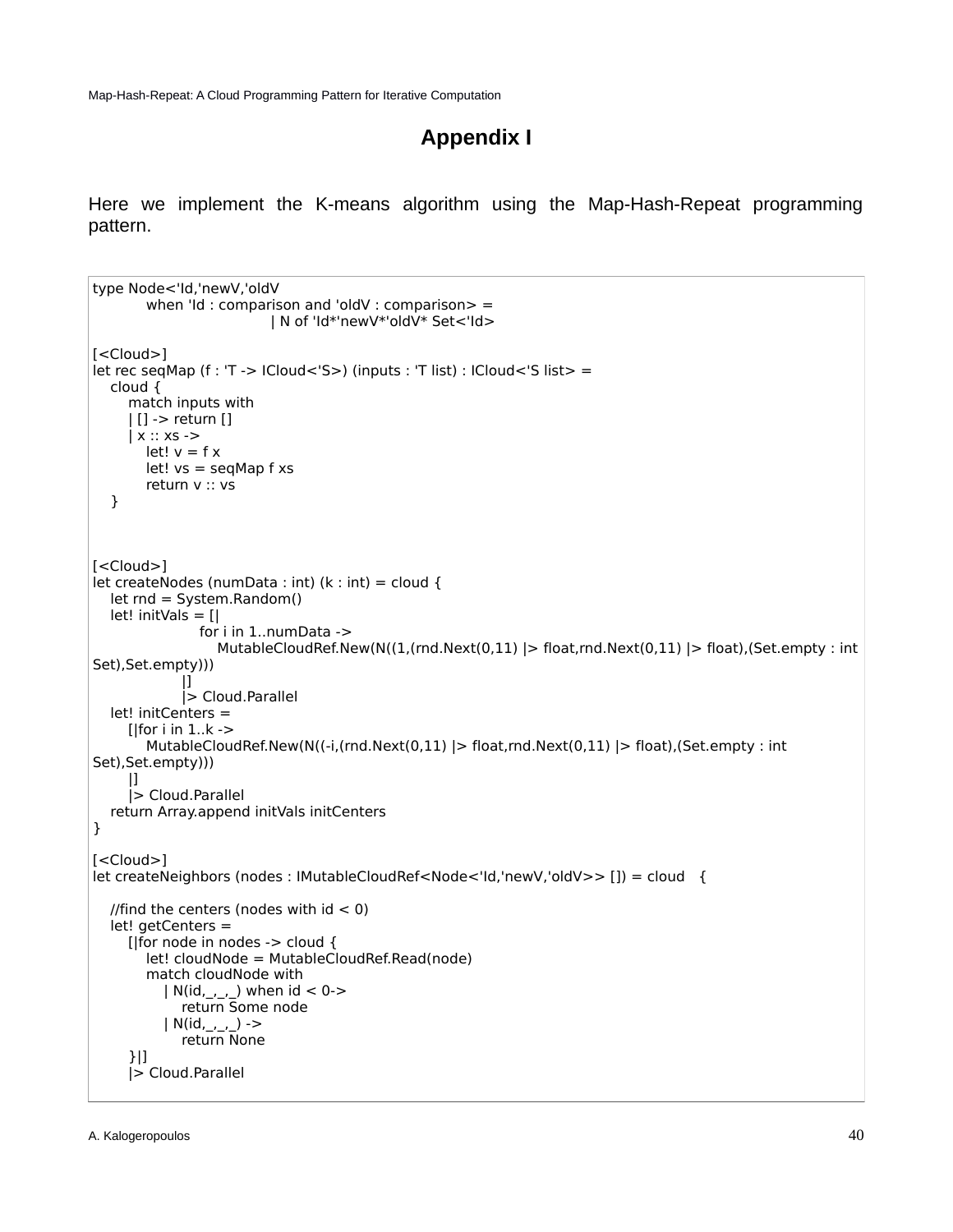```
 //centers
 let centers = 
   getCenters 
   |> Array.choose (fun x -> match x with 
                      |Some(ref) -> Some ref
                      | None -> None) 
 let! getNodes = 
   [|for node in nodes -> cloud {
      let! cloudNode = MutableCloudRef.Read(node)
      match cloudNode with 
        | N(id, _{-,-,-}) when id > 0->
           return Some node
        | N(id, _{-,-,-}) ->
           return None
   }|] 
   |> Cloud.Parallel 
 let dataNodes = 
   getNodes 
   |> Array.choose (fun x -> match x with 
                       |Some(ref) -> Some ref
                      | None -> None) 
 //distance
let dist (x1, y1) (x2, y2): float =
  let xDistance = x1 - x2let yDistance = y1 - y2 xDistance * xDistance + yDistance * yDistance
 //get the coordinates of the centers
 let! centerCoords = 
   [|for center in centers -> cloud {
         let! cloudNode = MutableCloudRef.Read(center)
         match cloudNode with 
          | N(id,coords, ) ->
              return (id,coords)
   } |]
   |> Cloud.Parallel 
 //calculate distances between each node and each center and return (centerId,minDistance) pairs
 let! minPairs = 
   [| for node in dataNodes -> cloud {
      let! cloudNode = MutableCloudRef.Read(node)
      match cloudNode with 
        | N(\underline{\ } ,\mathrm{coord},\underline{\ } ,\underline{\ }) ->
           return (Array.map (fun (id,c) -> (id,dist c coord)) centerCoords) |> Array.minBy snd 
   }
   |] 
   |> Cloud.Parallel
 //create clusters
let addN pairMap = cloud {
   match pairMap with 
      | (nodeId,clusterId) ->
         for center in centers do
           let! cloudNode = MutableCloudRef.Read(center)
           match cloudNode with 
             | N(id,newv,oldSet,newSet) when id = clusterId ->
```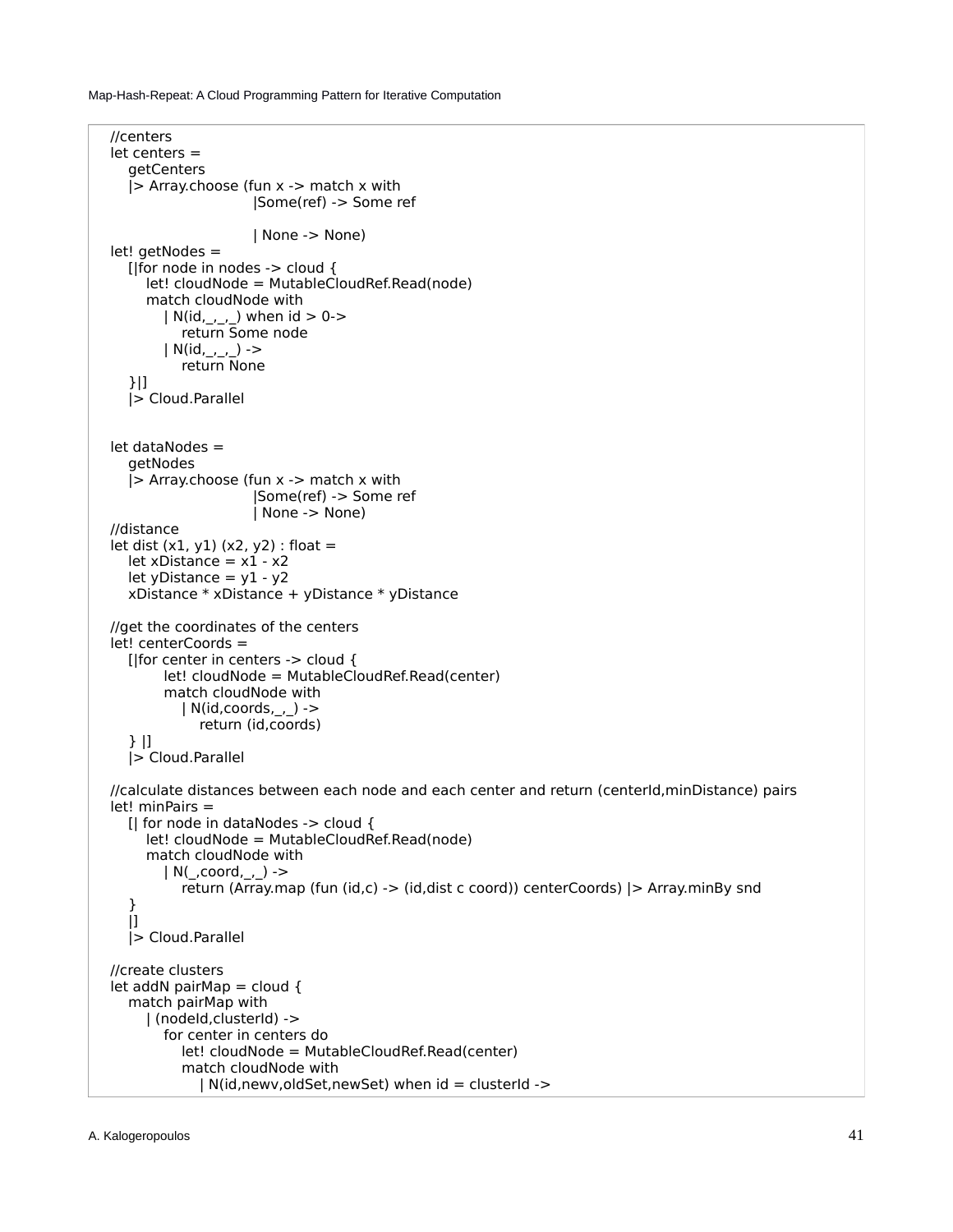```
 do! MutableCloudRef.Force(center,N(id,newv,oldSet,newSet.Add(nodeId)))
                | N(id,newv,oldSet,newSet) -> 
                  do! MutableCloudRef.Force(center,N(id,newv,oldSet,newSet)) 
 } 
  let! = minPairs 
     |> Array.mapi (fun i (clusterId,minDist) -> (i+1,clusterId)) //node i will be added to cluster with id x
      |> Array.toList 
      |> seqMap addN 
   return (dataNodes,centers) 
}
//compute the new centers
[<Cloud>]
let compute (nodes : IMutableCloudRef<Node<'Id,'newV,'oldV>> []) 
        (centers : IMutableCloudRef<Node<'Id,'newV,'oldV>> []) = cloud {
   let newVals (center : IMutableCloudRef<Node<'Id,'newV,'oldV>> ) = cloud { 
      //get the refs of the nodes who belong to the center
      let getNeighbors (center : IMutableCloudRef<Node<'Id,'newV,'oldV>> ) = cloud {
        let! cloudNode = MutableCloudRef.Read(center)
        match cloudNode with
          | N(\_, \_, \_setN) ->
             let neighborIds = Set.toList setN
             return [for n in neighborIds -> nodes.[n-1]] 
 } 
      //get the coordinates (2nd element) of the given node
      let getCoords (node : IMutableCloudRef<Node<'Id,'newV,'oldV>> ) = cloud {
           let! cloudNode = MutableCloudRef.Read(node)
           match cloudNode with
            |N(,coords,, ) ->
                return coords 
 }
      //get neighbors REFS from the given center
      let! neighborRefs = getNeighbors center 
      //concatenate given center's coordinates with the neighbors' coordinates and return a list with tuples: 
(nodeId,coordinates)
     let! cloudNode = MutableCloudRef.Read(center)
      match cloudNode with 
       | N(id, _{-,-,-}) ->
           let! clusterCoords = seqMap getCoords neighborRefs 
           return (id, clusterCoords) 
   }
   //for each cluster, returns a list with the coordinates which will calculate the new center
   let! allCoords = 
      [|for center in centers -> newVals center|] 
      |> Cloud.Parallel 
   //calculates the x coordinate for each new center
  let xs =Array.map (fun (id,coords) -> let xSum = List.fold (fun acc (x,y) -> acc + x) 0.0 coords
                         xSum/(coords.Length |> float)) allCoords 
   //calculates the y coordinate for each new center
  let ys =Array.map (fun (id,coords) -> let ySum = List.fold (fun acc (x,y) -> acc + y) 0.0 coords
                         ySum/(coords.Length |> float)) allCoords
```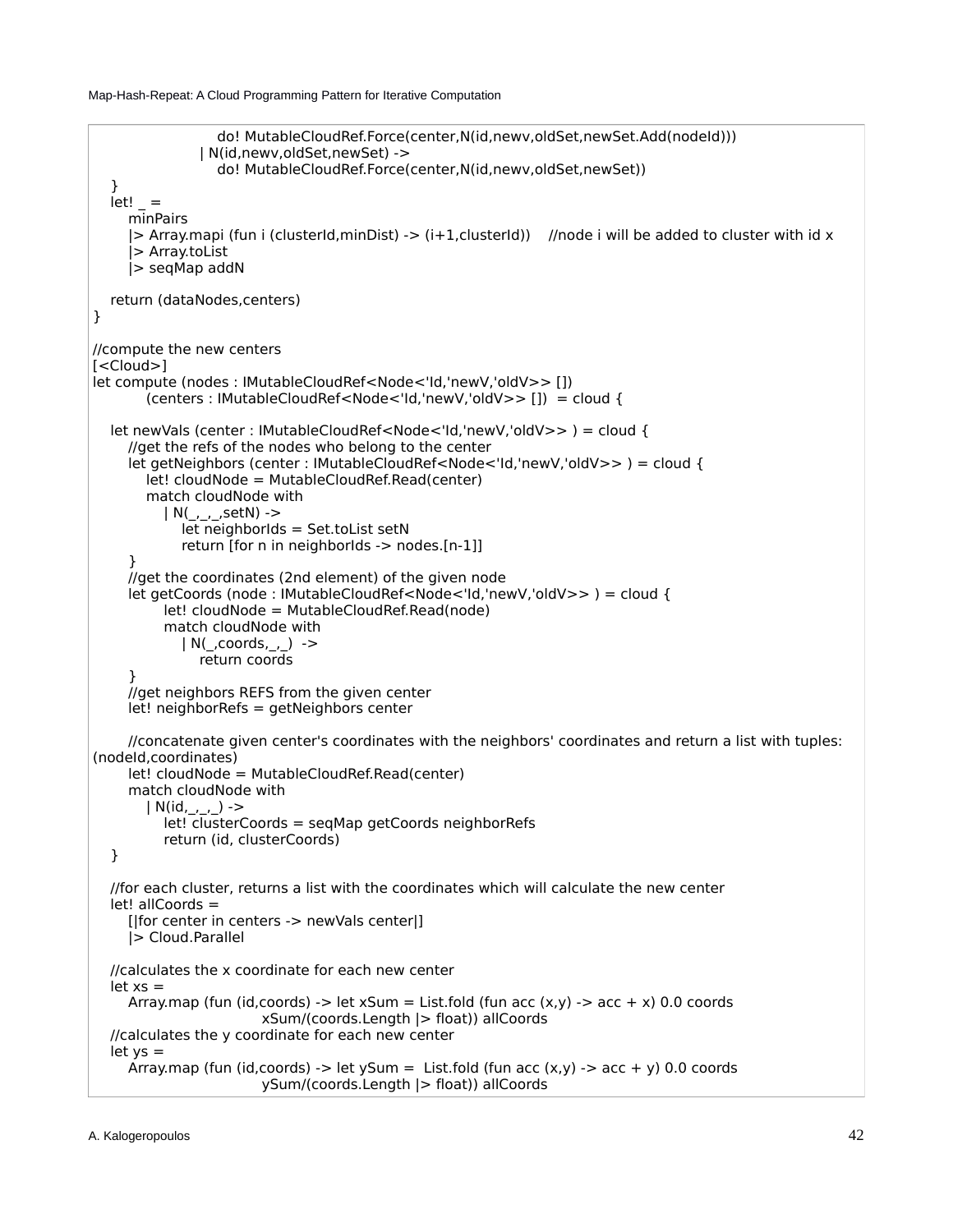```
 let newCenters = 
     Array.mapi2 (fun i x y -> (-(i+1),(x,y))) xs ys
      |> Map.ofArray
  return newCenters
}
[<Cloud>]
let computeNeighbors (dataNodes : IMutableCloudRef<Node<'Id,'newV,'oldV>> []) 
               (centers : IMutableCloudRef<Node<'Id,'newV,'oldV>> []) = cloud {
  let dist (x1, y1) (x2, y2) : float =
       let xDistance = x1 - x2let yDistance = y1 - y2 xDistance * xDistance + yDistance * yDistance
   //get the coordinates of the centers
   let! centerCoords = 
      [|for center in centers -> cloud {
           let! cloudNode = MutableCloudRef.Read(center)
           match cloudNode with 
             | N(id,coords,_,_) ->
                return (id,coords)
      } |]
      |> Cloud.Parallel 
   //calculate distances between each node and each center and returns (centerId,minDistance) pairs
  //first pair is for node with id = 1, second pair for node with id = 2 etc.
   let! minPairs = 
     [| for node in dataNodes -> cloud {
        let! cloudNode = MutableCloudRef.Read(node)
        match cloudNode with 
          | N(\_, coord, \_, ) ->
             return (Array.map (fun (id,c) -> (id,dist c coord)) centerCoords) |> Array.minBy snd 
      }
      |] 
      |> Cloud.Parallel
   //returns a list with (cId,nId) which means that 
   //node with id nId belongs to cluster with id cId
   return 
      minPairs
      |> Array.mapi (fun i (cId,minDist) -> (i+1,cId) )
      |> Seq.groupBy snd |> Seq.map (fun (cId,seqnIds) -> (cId, (Seq.map (fun (nid,cid) -> nid) seqnIds) |> 
Set.ofSeq ))
     |> Seq.toArray 
      |> Map.ofArray
}
[<Cloud>]
let rec mapHashRepeat (dataNodes : IMutableCloudRef<Node<'Id,'newV,'oldV>> []) 
               (centers : IMutableCloudRef<Node<'Id,'newV,'oldV>> []) 
               (calcCenters : (IMutableCloudRef<Node<'Id,'newV,'oldV>> [] ->
                        IMutableCloudRef<Node<'Id,'newV,'oldV>> [] ->
                       ICloud<Map<'I,'C>>))
               computeNeighbors
              isDone = cloud {
```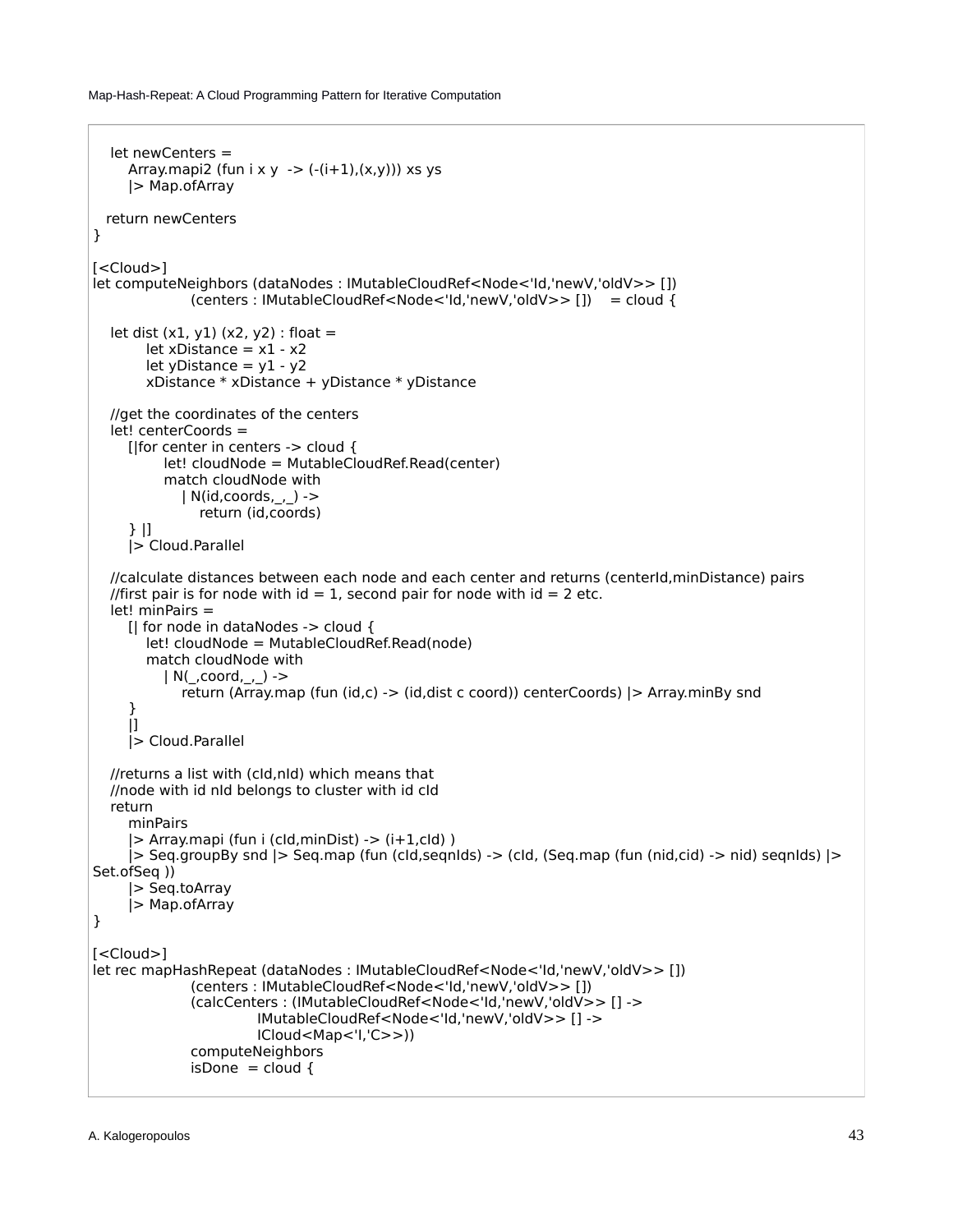```
 //change the old set of ids(neighbors) with the new one (comp)
  let changeV (node : IMutableCloudRef<Node<'Id,'newV,'oldV>> ) comp = cloud {
     let! cloudNode = MutableCloudRef.Read(node)
     match cloudNode with 
        | N(id,coords,oldSet,currentV) -> 
          let newData = (id,coords,currentV,comp) 
           do! MutableCloudRef.Force(node,N(newData)) 
   } 
   let! newCenters = calcCenters dataNodes centers
   let distribute = 
     [|for center in centers -> cloud {
        let! cloudNode = MutableCloudRef.Read(center)
        match cloudNode with
          | N(id,coords,oldSet,newSet) -> 
             do! MutableCloudRef.Force(center,N(id,newCenters.[id],oldSet,newSet))
     }
    |] |> Cloud.Parallel
   let! neighborPairs = computeNeighbors dataNodes centers 
   let checkAll = 
    [ for node in centers -> cloud { 
          let! cloudNode = MutableCloudRef.Read(node)
           match cloudNode with 
            | N(id,,,,) when Map.containsKey (id) neighborPairs ->
               let comp = neighborPairs.[id]
               let! ok = isDone node comp
               do! changeV node comp 
               return ok 
        }
    |] let! check = Cloud.Parallel checkAll 
   let ok = check |> Seq.fold (fun acc item -> acc && item) true
   match ok with 
     | true -> return (dataNodes,centers)
     | false -> 
        return! mapHashRepeat dataNodes centers calcCenters computeNeighbors isDone //(ref true) 
}
[<Cloud>]
let isDone (node : IMutableCloudRef<Node<'Id,'newV,'oldV>> ) comp = cloud {
   let! cloudNode = MutableCloudRef.Read(node)
   match cloudNode with 
     | N(id, coords, setN,currentSet) -> return currentSet = comp 
}
let runtime = MBrace.InitLocal 4
//number of data points, number of clusters
let allNodes = runtime.Run <@ createNodes 7 2 @>let (nodes,centers) = runtime.Run <@ createNeighbors allNodes @>
let (finalNodes,finalCenters) = runtime.Run <@ mapHashRepeat nodes centers compute computeNeighbors 
isDone @>
```